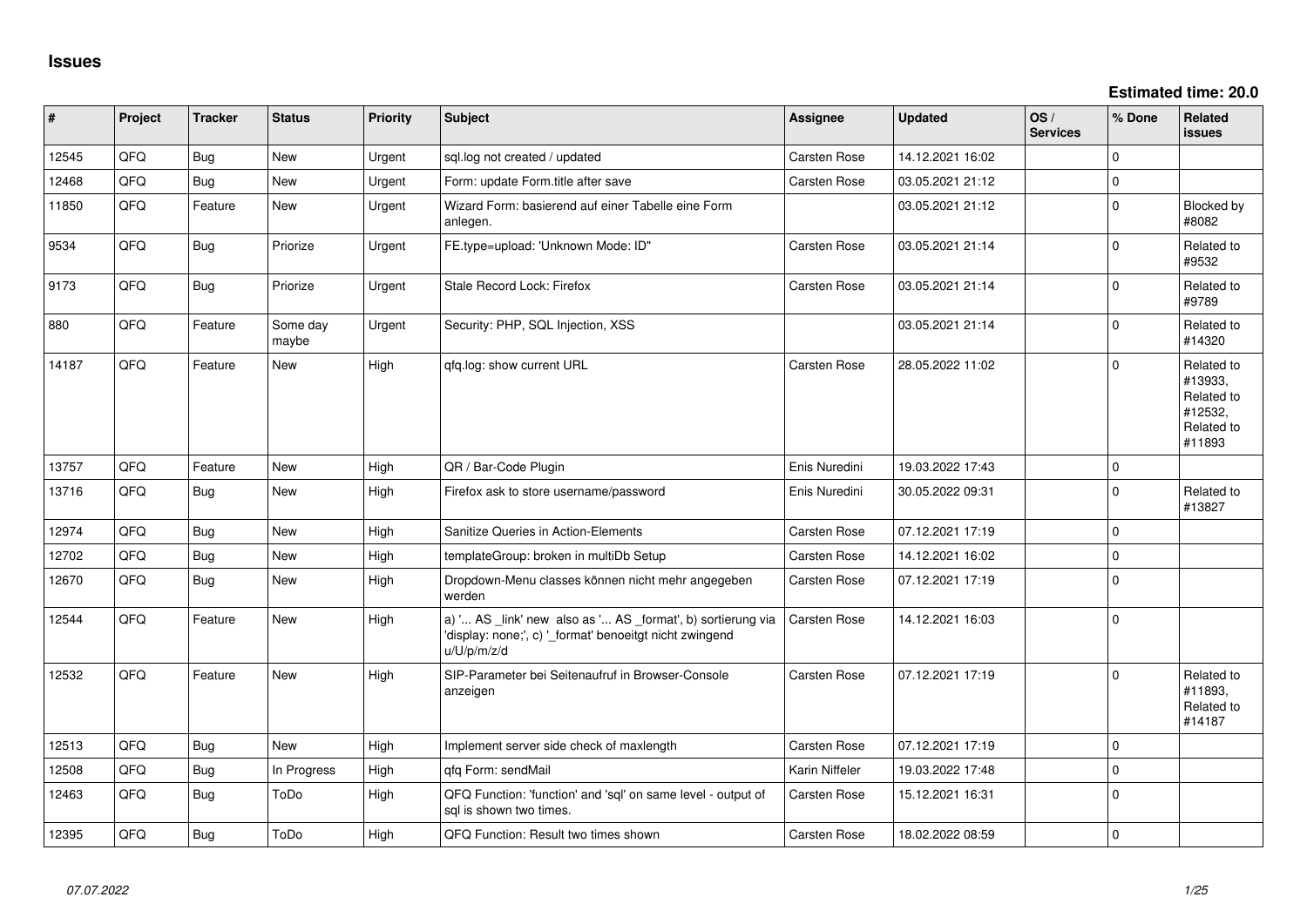| #     | Project | <b>Tracker</b> | <b>Status</b> | <b>Priority</b> | <b>Subject</b>                                                           | <b>Assignee</b>     | <b>Updated</b>   | OS/<br><b>Services</b> | % Done      | <b>Related</b><br><b>issues</b>                                      |
|-------|---------|----------------|---------------|-----------------|--------------------------------------------------------------------------|---------------------|------------------|------------------------|-------------|----------------------------------------------------------------------|
| 12186 | QFQ     | Feature        | <b>New</b>    | High            | TinyMCE Config für Objekte                                               | <b>Carsten Rose</b> | 07.12.2021 17:19 |                        | $\Omega$    | <b>Blocks</b><br>#12632                                              |
| 12066 | QFQ     | Bug            | <b>New</b>    | High            | enterAsSubmit: Forward wird nicht ausgeführt                             | Enis Nuredini       | 29.05.2022 09:23 |                        | $\pmb{0}$   |                                                                      |
| 11893 | QFQ     | Feature        | <b>New</b>    | High            | Broken SIP: a) only report one time, b) only report in main<br>column    | <b>Carsten Rose</b> | 12.05.2021 12:13 |                        | $\mathbf 0$ | Related to<br>#12532,<br>Related to<br>#14187                        |
| 11630 | QFQ     | Bug            | Feedback      | High            | Bitte check ob CALL() in 20.11.0 noch so funktioniert wie in<br>20.4.1   | Enis Nuredini       | 28.05.2022 13:45 |                        | $\mathbf 0$ | Related to<br>#11325                                                 |
| 11237 | QFQ     | <b>Bug</b>     | <b>New</b>    | High            | Radiobutton / parameter.buttonClass= btn-default - kein dirty<br>Trigger | Benjamin Baer       | 03.05.2021 21:12 |                        | $\mathbf 0$ | Related to<br>#10766                                                 |
| 11057 | QFQ     | Bug            | New           | High            | Checkboxes ohne span.checkmark im Report werden<br>ausgeblendet          | Benjamin Baer       | 03.05.2021 21:12 |                        | $\mathbf 0$ | Related to<br>#11039                                                 |
| 10766 | QFQ     | Bug            | <b>New</b>    | High            | Radiobutton / parameter.buttonClass=btn-default: dynamic<br>update       |                     | 03.05.2021 21:12 |                        | $\mathbf 0$ | Related to<br>#11237                                                 |
| 10640 | QFQ     | Bug            | <b>New</b>    | High            | TypeAhead Tag: FE editierbar trotz readOnly                              | <b>Carsten Rose</b> | 03.05.2021 21:12 |                        | $\Omega$    | Related to<br>#7795                                                  |
| 10508 | QFQ     | Bug            | <b>New</b>    | High            | Multi Form broken on Multi DB Instance                                   | <b>Carsten Rose</b> | 03.05.2021 21:12 |                        | $\pmb{0}$   |                                                                      |
| 10506 | QFQ     | Bug            | New           | High            | Template Group broken on MultiDB instance                                | <b>Carsten Rose</b> | 03.05.2021 21:12 |                        | $\mathbf 0$ | Related to<br>#10505                                                 |
| 10114 | QFQ     | Feature        | New           | High            | Symbol (Link): 'G:' (Glyphicon) replaced by 'i:' (icon)                  |                     | 07.12.2021 17:19 |                        | $\mathbf 0$ | Related to<br>#3797.<br>Related to<br>#4194                          |
| 10081 | QFQ     | Bug            | <b>New</b>    | High            | Stale record lock after 'forbidden' character                            | <b>Carsten Rose</b> | 03.05.2021 21:12 |                        | $\mathbf 0$ | Related to<br>#10082,<br>Related to<br>#9789                         |
| 9789  | QFQ     | Bug            | In Progress   | High            | Record Lock: release to early on 'leave page'                            | <b>Carsten Rose</b> | 10.01.2022 09:25 |                        | 100         | Related to<br>#10081.<br>Related to<br>#9173.<br>Related to<br>#8702 |
| 9548  | QFQ     | Feature        | Feedback      | High            | FormElement: Pattern mismatch - optional report only on<br>focus lost    | Benjamin Baer       | 03.05.2021 21:14 |                        | $\Omega$    |                                                                      |
| 9531  | QFQ     | Bug            | <b>New</b>    | High            | FE File: Dynamic Update / modeSql / required detected even<br>it not set | Carsten Rose        | 11.06.2021 20:32 |                        | $\pmb{0}$   | Related to<br>#12398                                                 |
| 9517  | QFQ     | Feature        | In Progress   | High            | Input multiple tags with typeahead                                       | Carsten Rose        | 03.05.2021 21:14 |                        | 40          | Related to<br>#10150                                                 |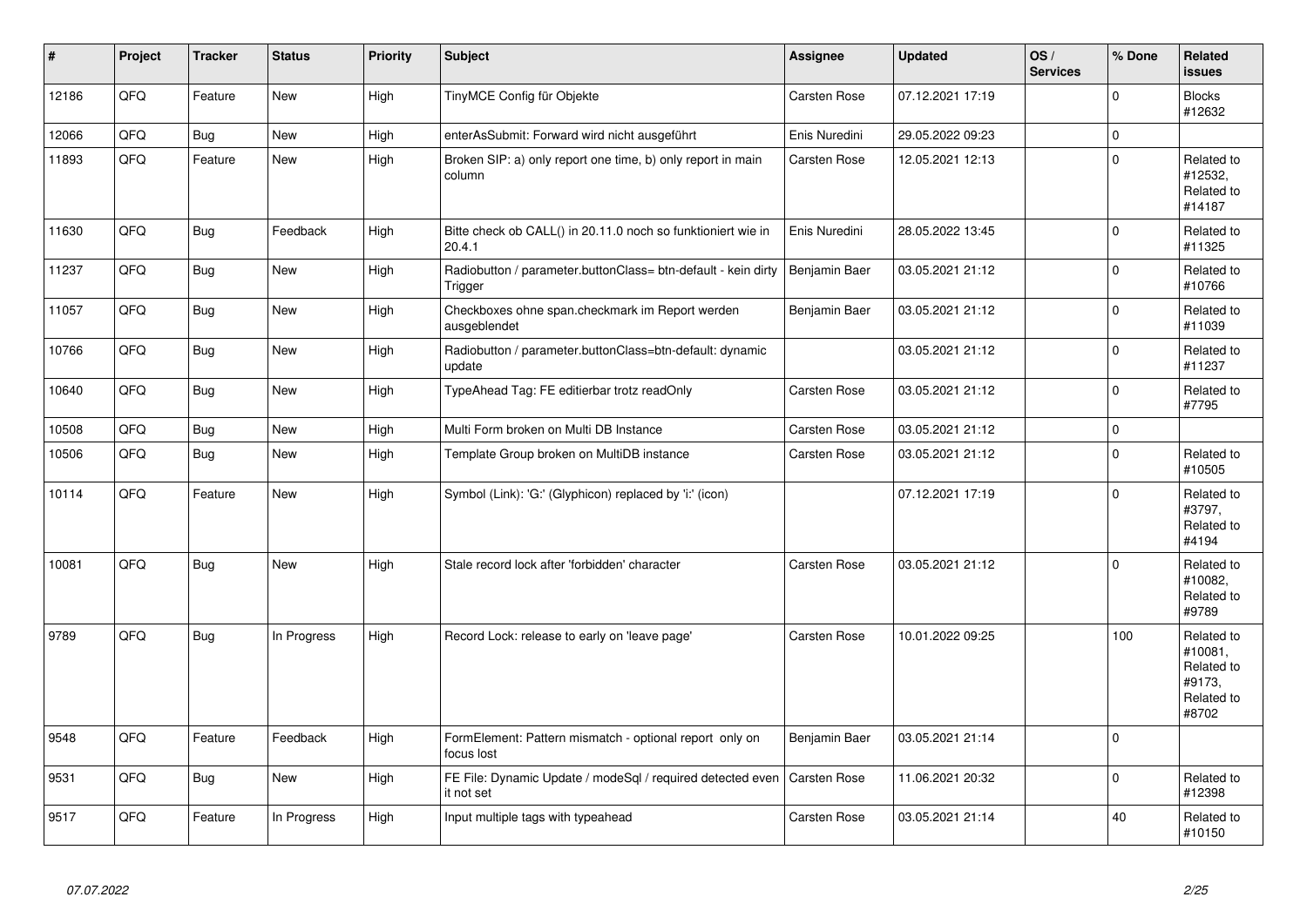| #    | Project | <b>Tracker</b> | <b>Status</b>     | <b>Priority</b> | <b>Subject</b>                                                                   | <b>Assignee</b>     | <b>Updated</b>   | OS/<br><b>Services</b> | % Done      | Related<br>issues                               |
|------|---------|----------------|-------------------|-----------------|----------------------------------------------------------------------------------|---------------------|------------------|------------------------|-------------|-------------------------------------------------|
| 9347 | QFQ     | <b>Bug</b>     | <b>New</b>        | High            | FE.type=upload with dynamic show/hidden: required not<br>detected                | Carsten Rose        | 12.06.2021 10:40 |                        | $\Omega$    | Related to<br>#5305,<br>Related to<br>#12398    |
| 9121 | QFQ     | Bug            | Priorize          | High            | sip links have r and __dbIndexData set                                           | Carsten Rose        | 12.06.2021 10:41 |                        | $\Omega$    |                                                 |
| 9052 | QFQ     | Feature        | Feedback          | High            | Report: CodeMirror with SQL Syntax Highlight in FE                               | Enis Nuredini       | 08.06.2022 10:25 |                        | $\mathbf 0$ |                                                 |
| 8962 | QFQ     | Feature        | <b>New</b>        | High            | allow for form fields with identical names                                       | <b>Carsten Rose</b> | 03.05.2021 21:14 |                        | $\Omega$    |                                                 |
| 8891 | QFQ     | Bug            | <b>New</b>        | High            | formSubmitLog: do not log passwords                                              | Enis Nuredini       | 25.03.2022 09:06 |                        | $\mathbf 0$ |                                                 |
| 8668 | QFQ     | Bug            | <b>New</b>        | High            | Pill disabled: dyamic mode 'hidden' not respected - FE is still<br>required      | <b>Carsten Rose</b> | 03.05.2021 21:14 |                        | $\mathbf 0$ |                                                 |
| 8431 | QFQ     | Bug            | <b>New</b>        | High            | autocron.php with wrong path                                                     | Carsten Rose        | 03.05.2021 21:14 |                        | 0           |                                                 |
| 8204 | QFQ     | Feature        | Priorize          | High            | Position 'required mark'                                                         | Carsten Rose        | 16.06.2021 13:44 |                        | $\mathbf 0$ |                                                 |
| 8083 | QFQ     | Bug            | <b>New</b>        | High            | FormEditor: primary table list does not respect<br>'indexDb={{indexData:Y}}'     | Carsten Rose        | 03.05.2021 21:14 |                        | $\Omega$    | Has<br>duplicate<br>#6678                       |
| 8082 | QFQ     | Feature        | Priorize          | High            | Contact form without saving record                                               | <b>Carsten Rose</b> | 07.12.2021 15:20 |                        | $\Omega$    | Related to<br>#8587,<br><b>Blocks</b><br>#11850 |
| 7899 | QFQ     | Bug            | <b>New</b>        | High            | Fe.type=password / retype / required: always complain about<br>missing value     | Carsten Rose        | 03.05.2021 21:14 |                        | $\Omega$    |                                                 |
| 7850 | QFQ     | Feature        | <b>New</b>        | High            | Upload records: non 'pathFileName' column                                        | Carsten Rose        | 03.05.2021 21:14 |                        | $\Omega$    |                                                 |
| 7650 | QFQ     | <b>Bug</b>     | <b>New</b>        | High            | Optional do not show 'required' sign on FormElement                              | <b>Carsten Rose</b> | 03.05.2021 21:14 |                        | $\mathbf 0$ |                                                 |
| 7602 | QFQ     | Feature        | ToDo              | High            | Multi Select: with checkboxes                                                    | Benjamin Baer       | 22.03.2022 09:07 |                        | $\mathbf 0$ |                                                 |
| 6116 | QFQ     | <b>Bug</b>     | Priorize          | High            | value of checkbox not saved                                                      | Carsten Rose        | 07.12.2021 17:19 |                        | $\mathbf 0$ |                                                 |
| 5715 | QFQ     | Feature        | <b>New</b>        | High            | PDF Caching                                                                      | <b>Carsten Rose</b> | 03.05.2021 21:14 |                        | $\Omega$    | Related to<br>#5851.<br>Related to<br>#6357     |
| 5459 | QFQ     | Bug            | <b>New</b>        | High            | Multi DB: spread system tables between 'QFQ' and<br>'Data'-DB                    | Carsten Rose        | 03.05.2021 21:14 |                        | $\Omega$    | Related to<br>#4720                             |
| 5221 | QFQ     | <b>Bug</b>     | <b>New</b>        | High            | Download Dialog: Bleibt stehen in FF wenn Datei<br>automatisch gespeichert wird. | Carsten Rose        | 03.05.2021 21:14 |                        | 0           |                                                 |
| 4279 | QFQ     | Bug            | Some day<br>maybe | High            | config.linkVars lost                                                             | Carsten Rose        | 03.05.2021 21:14 |                        | $\mathbf 0$ |                                                 |
| 4258 | QFQ     | Feature        | Some day<br>maybe | High            | System Defaults: Forms                                                           | Carsten Rose        | 03.05.2021 21:14 |                        | $\mathbf 0$ |                                                 |
| 3990 | QFQ     | Feature        | Some day<br>maybe | High            | custom class definition: add space automatically                                 | Carsten Rose        | 03.05.2021 21:14 |                        | $\mathbf 0$ |                                                 |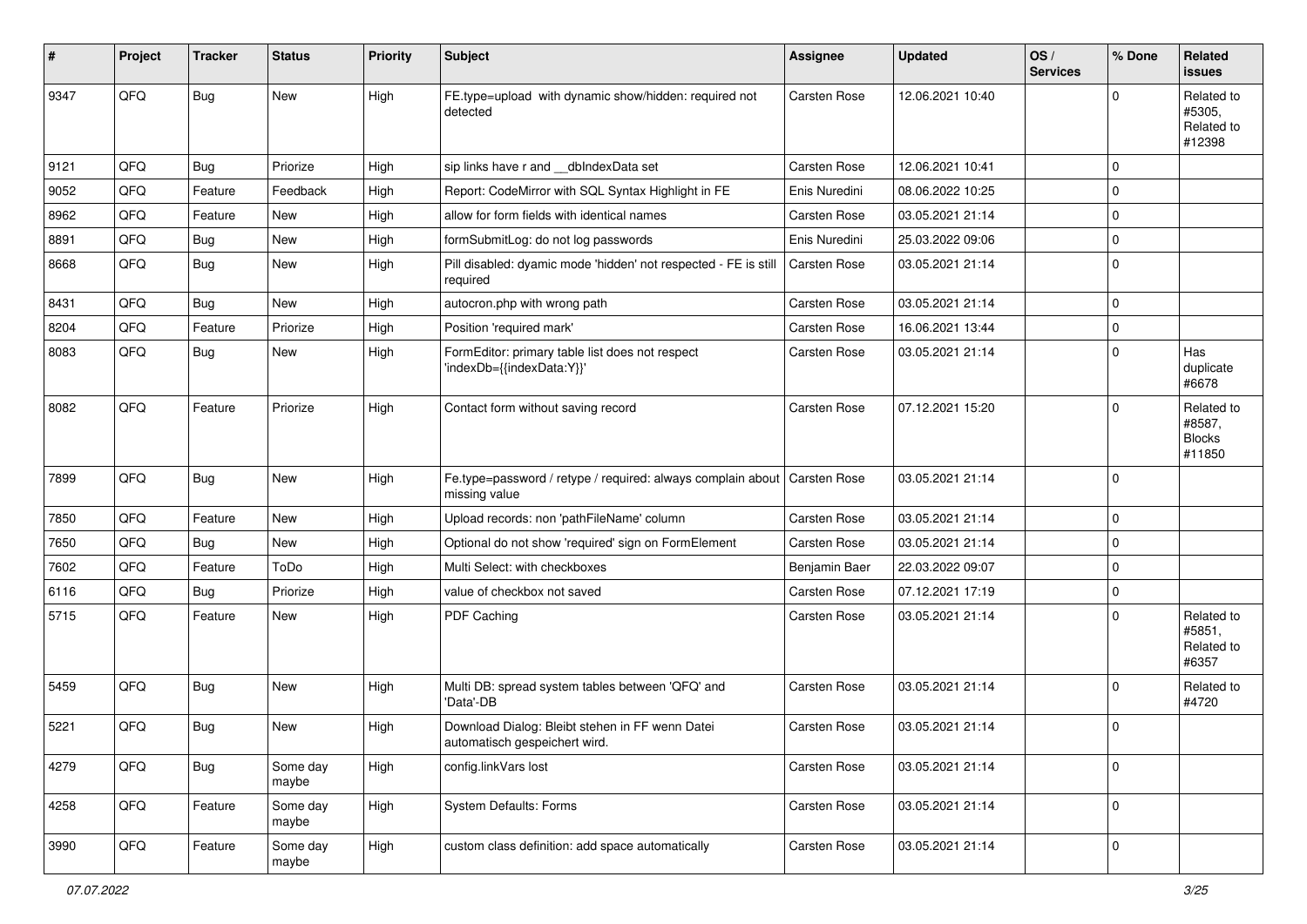| #     | Project | <b>Tracker</b> | <b>Status</b>     | <b>Priority</b> | Subject                                                                                                | <b>Assignee</b> | <b>Updated</b>   | OS/<br><b>Services</b> | % Done              | Related<br><b>issues</b>                                                                                                                                              |
|-------|---------|----------------|-------------------|-----------------|--------------------------------------------------------------------------------------------------------|-----------------|------------------|------------------------|---------------------|-----------------------------------------------------------------------------------------------------------------------------------------------------------------------|
| 3967  | QFQ     | Feature        | Some day<br>maybe | High            | Report: Checkbox, Radio, Dropdown, Input welches ohne<br>Submit funktioniert - 'Inline-Form'           | Carsten Rose    | 03.05.2021 21:14 |                        | $\mathbf 0$         |                                                                                                                                                                       |
| 3848  | QFQ     | Feature        | Some day<br>maybe | High            | Antivirus check fuer Upload files in qfq?                                                              | Carsten Rose    | 03.05.2021 21:14 |                        | $\mathbf 0$         | Related to<br>#4131                                                                                                                                                   |
| 3727  | QFQ     | Feature        | New               | High            | Security: Session Hijacking erschweren                                                                 | Carsten Rose    | 03.05.2021 21:14 |                        | $\mathbf 0$         |                                                                                                                                                                       |
| 3570  | QFQ     | <b>Bug</b>     | Some day<br>maybe | High            | Formular mit prmitnew permitEdit=Always wird nicht<br>aufgerufen (ist leer)                            | Carsten Rose    | 03.05.2021 21:14 |                        | $\mathbf 0$         |                                                                                                                                                                       |
| 3109  | QFQ     | Bug            | Some day<br>maybe | High            | RealUrl: Links werden nicht korrekt gerendert                                                          | Carsten Rose    | 03.05.2021 21:14 |                        | $\mathbf 0$         |                                                                                                                                                                       |
| 3061  | QFQ     | <b>Bug</b>     | Some day<br>maybe | High            | winstitute: mysql connection durcheinander - nmhp17<br>(ag7)/QFQ arbeitet mit DB/Tabellen von biostat. | Carsten Rose    | 03.05.2021 21:14 |                        | $\mathbf 0$         |                                                                                                                                                                       |
| 14464 | QFQ     | Support        | New               | Normal          | Exception: Missing button to edit FormElement with broken<br>sqlValidate / beforeLoad                  | Carsten Rose    | 04.07.2022 00:13 |                        | $\mathbf 0$         |                                                                                                                                                                       |
| 14463 | QFQ     | Support        | New               | Normal          | TinyMCE: FormElement.size = <width>,<height></height></width>                                          | Enis Nuredini   | 03.07.2022 17:52 |                        | $\mathbf 0$         | Related to<br>#14455                                                                                                                                                  |
| 14455 | QFQ     | Support        | New               | Normal          | TinyMCE: Activate save button after upload picture over<br>drag&drop                                   | Enis Nuredini   | 03.07.2022 17:53 |                        | $\mathbf 0$         | Related to<br>#14463                                                                                                                                                  |
| 14395 | QFQ     | Support        | New               | Normal          | FormEditor: Virtual table columns                                                                      | Enis Nuredini   | 21.06.2022 16:09 |                        | $\mathbf 0$         |                                                                                                                                                                       |
| 14377 | QFQ     | <b>Bug</b>     | New               | Normal          | Documentation > General Tips: white page after migration                                               | Enis Nuredini   | 19.06.2022 16:37 |                        | $\mathbf 0$         |                                                                                                                                                                       |
| 14376 | QFQ     | Feature        | <b>New</b>        | Normal          | QFQ Bootstrap: if missing, create stored procedures                                                    | Enis Nuredini   | 19.06.2022 16:37 |                        | $\mathbf 0$         |                                                                                                                                                                       |
| 14371 | QFQ     | Feature        | Priorize          | Normal          | LDAP via REPORT                                                                                        | Carsten Rose    | 19.06.2022 16:37 |                        | $\mathbf 0$         |                                                                                                                                                                       |
| 14323 | QFQ     | <b>Bug</b>     | In Progress       | Normal          | Report: render=both single - no impact                                                                 | Carsten Rose    | 19.06.2022 18:31 |                        | $\mathbf 0$         |                                                                                                                                                                       |
| 14322 | QFQ     | <b>Bug</b>     | New               | Normal          | Form Load: by default no scroll (save & close should be<br>visible)                                    | Enis Nuredini   | 15.06.2022 14:12 |                        | $\mathbf 0$         | Related to<br>#14321,<br>Related to<br>#6232                                                                                                                          |
| 14320 | QFQ     | Feature        | In Progress       | Normal          | Allow specific HTML Tags and Attributes: general, TinyMCE                                              | Enis Nuredini   | 04.07.2022 14:09 |                        | $\mathbf 0$         | Related to<br>#12664,<br>Related to<br>#12039,<br>Related to<br>#11702,<br>Related to<br>#7239,<br>Related to<br>#3708,<br>Related to<br>#3646,<br>Related to<br>#880 |
| 14305 | QFQ     | Bug            | New               | Normal          | Inline Report editing does not create history entries                                                  | Carsten Rose    | 10.06.2022 11:55 |                        | $\mathsf{O}\xspace$ |                                                                                                                                                                       |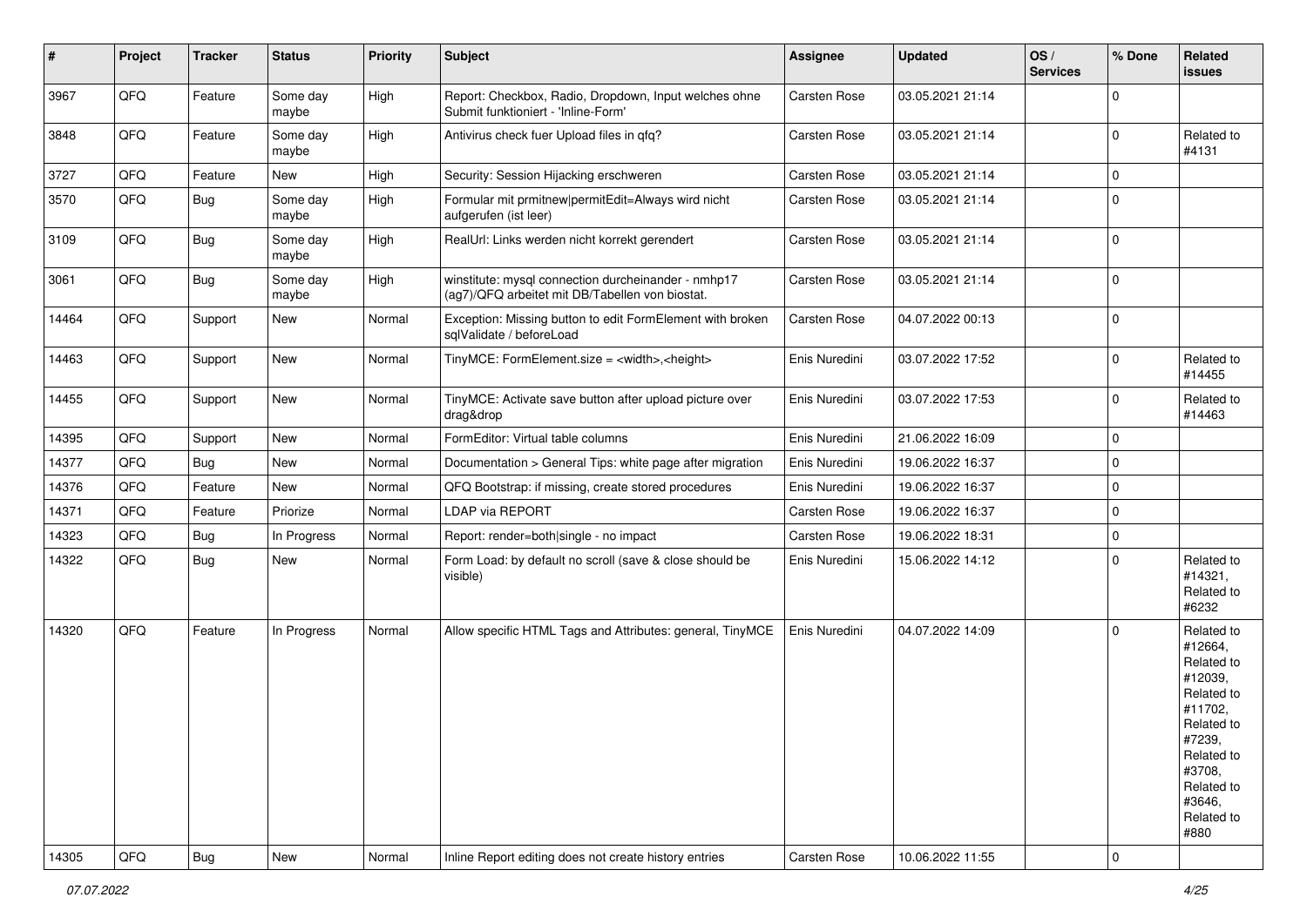| #     | Project | <b>Tracker</b> | <b>Status</b>     | <b>Priority</b> | <b>Subject</b>                                                                           | Assignee               | <b>Updated</b>   | OS/<br><b>Services</b> | % Done      | <b>Related</b><br><b>issues</b>             |
|-------|---------|----------------|-------------------|-----------------|------------------------------------------------------------------------------------------|------------------------|------------------|------------------------|-------------|---------------------------------------------|
| 14304 | QFQ     | Bug            | New               | Normal          | table sorter view safer does not work                                                    | Carsten Rose           | 10.06.2022 11:49 |                        | $\mathbf 0$ |                                             |
| 14290 | QFQ     | Feature        | Priorize          | Normal          | FormEditor: Show Table Definition                                                        | Carsten Rose           | 19.06.2022 16:37 |                        | $\mathbf 0$ |                                             |
| 14283 | QFQ     | <b>Bug</b>     | Priorize          | Normal          | HEIC / HEIF convert doesn't trigger                                                      | Carsten Rose           | 19.06.2022 16:37 |                        | $\mathbf 0$ |                                             |
| 14233 | QFQ     | <b>Bug</b>     | <b>New</b>        | Normal          | AS _link: question - HTML is not rendered                                                | Carsten Rose           | 28.05.2022 11:02 |                        | $\pmb{0}$   |                                             |
| 14227 | QFQ     | Feature        | <b>New</b>        | Normal          | Selenium Konkurrenz: cypress.io                                                          | Enis Nuredini          | 28.05.2022 11:02 |                        | $\mathbf 0$ |                                             |
| 14185 | QFQ     | Feature        | <b>New</b>        | Normal          | External/Autocron.php - better suitable directory                                        | Support: System        | 28.05.2022 11:03 |                        | $\pmb{0}$   |                                             |
| 14175 | QFQ     | Bug            | In Progress       | Normal          | Opening a form with no QFQ Session cookie fails                                          | Carsten Rose           | 03.06.2022 10:40 |                        | $\mathsf 0$ |                                             |
| 14091 | QFQ     | <b>Bug</b>     | <b>New</b>        | Normal          | inconsistent template path for twig                                                      | Carsten Rose           | 19.04.2022 18:36 |                        | $\mathbf 0$ |                                             |
| 14090 | QFQ     | Feature        | New               | Normal          | Nützliche script funktionen                                                              | Carsten Rose           | 28.05.2022 11:03 |                        | $\pmb{0}$   |                                             |
| 14077 | QFQ     | Bug            | <b>New</b>        | Normal          | As link: Attribute 'class' missing by r:1 and r:3 - but should<br>set                    | Carsten Rose           | 28.05.2022 11:02 |                        | $\mathbf 0$ | Related to<br>#5342,<br>Related to<br>#4343 |
| 14028 | QFQ     | Feature        | <b>New</b>        | Normal          | Required notification: visual nicer                                                      | Enis Nuredini          | 28.05.2022 11:01 |                        | $\mathsf 0$ |                                             |
| 13945 | QFQ     | Feature        | New               | Normal          | As link: content before/after link                                                       | Enis Nuredini          | 28.05.2022 11:01 |                        | $\mathbf 0$ | Related to<br>#12262                        |
| 13943 | QFQ     | Bug            | Priorize          | Normal          | unable to find formgroup                                                                 | Enis Nuredini          | 28.05.2022 11:03 |                        | $\pmb{0}$   |                                             |
| 13900 | QFQ     | Feature        | Priorize          | Normal          | Selenium: Check das Cookie/PDF funktioniert                                              | Enis Nuredini          | 25.03.2022 12:45 |                        | $\mathbf 0$ |                                             |
| 13899 | QFQ     | Bug            | ToDo              | Normal          | Selenium: zum laufen bringen                                                             | Enis Nuredini          | 25.03.2022 10:24 |                        | $\pmb{0}$   |                                             |
| 13843 | QFQ     | Feature        | <b>New</b>        | Normal          | Create JWT via QFQ                                                                       | Carsten Rose           | 19.03.2022 17:42 |                        | $\mathbf 0$ |                                             |
| 13841 | QFQ     | Feature        | New               | Normal          | Create PDF via iText - evaluate                                                          | Carsten Rose           | 19.03.2022 17:42 |                        | $\mathbf 0$ |                                             |
| 13767 | QFQ     | Bug            | Feedback          | Normal          | date/time-picker: required shows up/down button orange                                   | Enis Nuredini          | 16.05.2022 23:16 |                        | $\mathsf 0$ |                                             |
| 13706 | QFQ     | Bug            | <b>New</b>        | Normal          | Wrong CheckType in FieldElement LastStatus of Form Cron                                  | Carsten Rose           | 21.01.2022 18:20 |                        | $\mathbf 0$ |                                             |
| 13700 | QFQ     | Feature        | <b>New</b>        | Normal          | Redesign qfq.io Seite                                                                    | Carsten Rose           | 19.03.2022 17:43 |                        | $\mathbf 0$ |                                             |
| 13659 | QFQ     | Bug            | New               | Normal          | wrong sanitize class applied to R-store                                                  | Carsten Rose           | 15.01.2022 14:23 |                        | $\mathbf 0$ |                                             |
| 13647 | QFQ     | <b>Bug</b>     | New               | Normal          | Autofocus funktioniert nicht auf Chrome                                                  | Benjamin Baer          | 19.03.2022 17:44 |                        | $\mathbf 0$ |                                             |
| 13609 | QFQ     | Feature        | New               | Normal          | QFQ Introduction: Seite aufloesen                                                        | Philipp<br>Gröbelbauer | 28.05.2022 11:02 |                        | $\Omega$    |                                             |
| 13608 | QFQ     | Feature        | Some day<br>maybe | Normal          | Automatic Browser Language Redirect                                                      | Enis Nuredini          | 17.06.2022 08:35 |                        | $\mathbf 0$ |                                             |
| 13592 | QFQ     | Bug            | <b>New</b>        | Normal          | QFQ Build Queue: das vergeben von Tags klappt nicht. Es<br>werden keine Releases gebaut. | Carsten Rose           | 19.03.2022 17:45 |                        | $\mathbf 0$ |                                             |
| 13572 | QFQ     | Feature        | Feedback          | Normal          | Form Load: misleading error message on trying to load non<br>existent primary record     | Enis Nuredini          | 16.05.2022 23:16 |                        | 100         |                                             |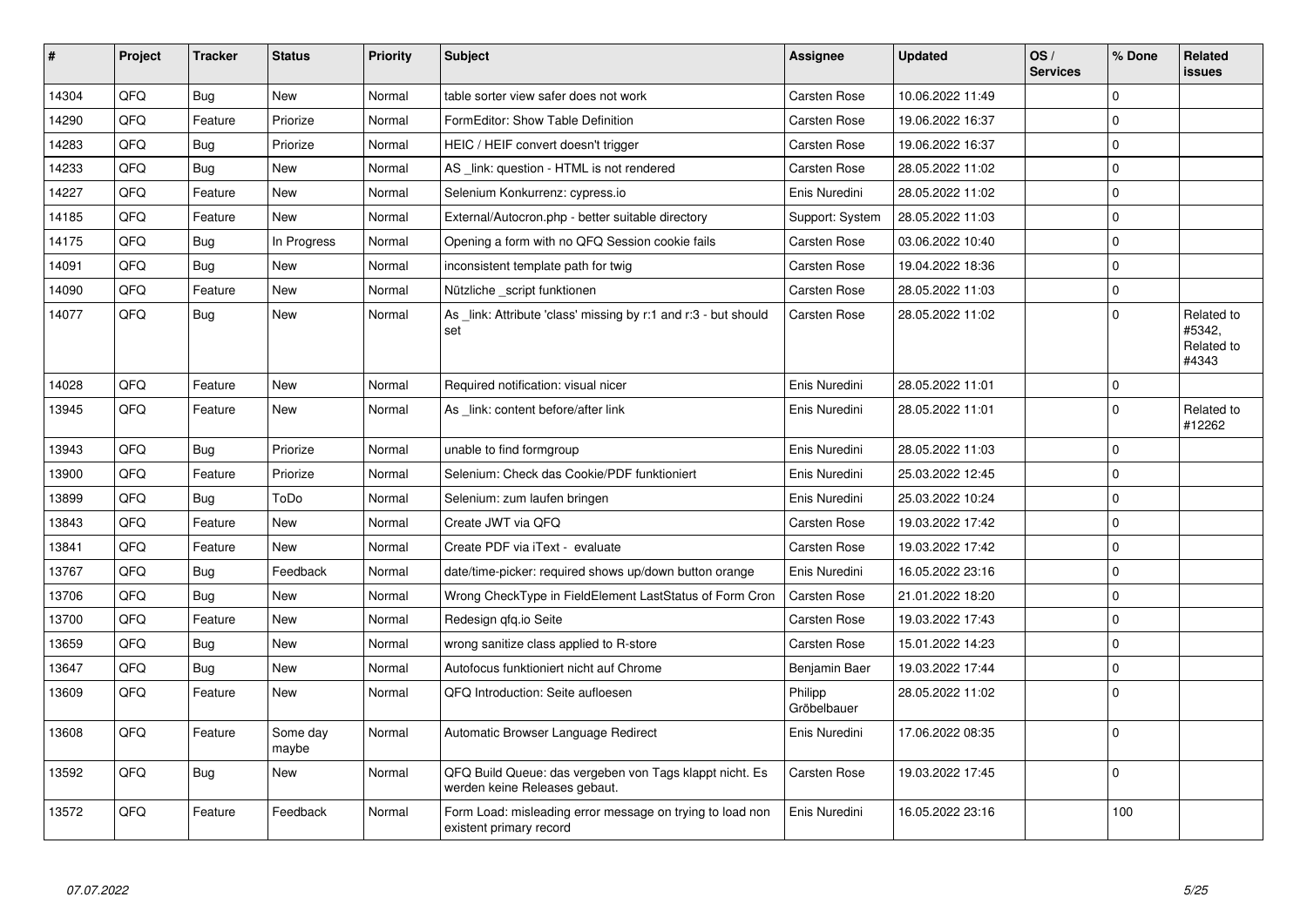| #     | Project | <b>Tracker</b> | <b>Status</b>              | <b>Priority</b> | <b>Subject</b>                                                                                                                                      | Assignee            | <b>Updated</b>   | OS/<br><b>Services</b> | % Done      | Related<br><b>issues</b>                                              |
|-------|---------|----------------|----------------------------|-----------------|-----------------------------------------------------------------------------------------------------------------------------------------------------|---------------------|------------------|------------------------|-------------|-----------------------------------------------------------------------|
| 13566 | QFQ     | Feature        | Ready to sync<br>(develop) | Normal          | Delete config-example.qfq.php file                                                                                                                  | <b>Carsten Rose</b> | 23.12.2021 09:25 |                        | $\mathbf 0$ |                                                                       |
| 13528 | QFQ     | Bug            | New                        | Normal          | gfg.io > releases: es wird kein neues Release angelegt                                                                                              | Benjamin Baer       | 19.03.2022 17:46 |                        | $\pmb{0}$   |                                                                       |
| 13467 | QFQ     | Feature        | New                        | Normal          | ChangeLog Generator                                                                                                                                 | <b>Carsten Rose</b> | 19.03.2022 17:46 |                        | $\mathbf 0$ | Related to<br>#11460                                                  |
| 13460 | QFQ     | <b>Bug</b>     | <b>New</b>                 | Normal          | Doc: Password set/reset  password should not processed<br>with 'html encode'                                                                        | <b>Carsten Rose</b> | 19.03.2022 17:46 |                        | $\mathbf 0$ |                                                                       |
| 13451 | QFQ     | Bug            | <b>New</b>                 | Normal          | Character Counter / Max Character: Problem in Safari                                                                                                | Carsten Rose        | 15.04.2022 17:18 |                        | $\mathbf 0$ |                                                                       |
| 13354 | QFQ     | Feature        | New                        | Normal          | Using Websocket in QFQ                                                                                                                              | <b>Carsten Rose</b> | 05.07.2022 16:26 |                        | $\mathbf 0$ | Related to<br>#11076                                                  |
| 13332 | QFQ     | <b>Bug</b>     | New                        | Normal          | Multi Form: Required Felder werden visuell nicht markiert.                                                                                          | <b>Carsten Rose</b> | 19.03.2022 17:47 |                        | $\mathbf 0$ |                                                                       |
| 13331 | QFQ     | Bug            | New                        | Normal          | Multi Form: Clear Icon misplaced                                                                                                                    | <b>Carsten Rose</b> | 19.03.2022 17:47 |                        | $\mathbf 0$ |                                                                       |
| 13330 | QFQ     | Feature        | In Progress                | Normal          | Multi Form: Upload                                                                                                                                  | <b>Carsten Rose</b> | 07.11.2021 12:40 |                        | 50          | Related to<br>#9706                                                   |
| 12989 | QFQ     | <b>Bug</b>     | <b>New</b>                 | Normal          | empty string does not trigger dynamic update                                                                                                        | Enis Nuredini       | 28.05.2022 11:09 |                        | $\mathbf 0$ |                                                                       |
| 12716 | QFQ     | Bug            | New                        | Normal          | template group: Pattern only applied to first instance                                                                                              | <b>Carsten Rose</b> | 19.03.2022 17:47 |                        | $\mathbf 0$ |                                                                       |
| 12714 | QFQ     | Bug            | <b>New</b>                 | Normal          | Conversion of GIF to PDF broken when GIF contains Alpha.                                                                                            | <b>Carsten Rose</b> | 19.03.2022 17:49 |                        | $\Omega$    |                                                                       |
| 12679 | QFQ     | Feature        | New                        | Normal          | tablesorter: custom column width                                                                                                                    | <b>Carsten Rose</b> | 16.06.2021 11:10 |                        | $\pmb{0}$   |                                                                       |
| 12664 | QFQ     | Feature        | New                        | Normal          | TinyMCE: report/remove malicous HTML/JS Code                                                                                                        | <b>Carsten Rose</b> | 19.03.2022 17:47 |                        | $\mathbf 0$ | Related to<br>#14320                                                  |
| 12632 | QFQ     | Feature        | New                        | Normal          | TinyMCE: Prepare CSS classes for images                                                                                                             | <b>Carsten Rose</b> | 04.06.2021 14:35 |                        | 100         | Blocked by<br>#12186                                                  |
| 12611 | QFQ     | Feature        | Some day<br>maybe          | Normal          | Refactoring: Bootstrap with Lazy Loading                                                                                                            | <b>Carsten Rose</b> | 08.06.2022 10:37 |                        | $\mathbf 0$ | Related to<br>#12490,<br>Related to<br>#10013,<br>Related to<br>#7732 |
| 12603 | QFQ     | Feature        | New                        | Normal          | Dropdown (Select), Radio, checkbox:<br>itemListAlways={{!SELECT key, value}}                                                                        | <b>Carsten Rose</b> | 19.03.2022 17:47 |                        | $\pmb{0}$   |                                                                       |
| 12584 | QFQ     | Feature        | Feedback                   | Normal          | T3 v10 migration script: replace alias-patterns (v11)                                                                                               | Carsten Rose        | 28.05.2022 11:12 |                        | 100         |                                                                       |
| 12581 | QFQ     | <b>Bug</b>     | New                        | Normal          | Form.forward=close: Record 'new' in new browser tab ><br>save (& close) >> Form is not reloaded with new created<br>record id and stays in mode=new | <b>Carsten Rose</b> | 19.03.2022 17:48 |                        | $\pmb{0}$   |                                                                       |
| 12556 | QFQ     | Feature        | New                        | Normal          | Pills Title: colored = static or dynamic on allrequiredgiven                                                                                        | Benjamin Baer       | 19.03.2022 17:49 |                        | $\mathbf 0$ |                                                                       |
| 12546 | QFQ     | <b>Bug</b>     | Feedback                   | Normal          | Branch 'Development' - Unit Tests mit dirty workaround<br>angepasst                                                                                 | Carsten Rose        | 19.03.2022 17:48 |                        | $\pmb{0}$   |                                                                       |
| 12520 | QFQ     | <b>Bug</b>     | New                        | Normal          | Switch FE User: still active even FE User session expired                                                                                           | Carsten Rose        | 19.03.2022 17:48 |                        | $\pmb{0}$   |                                                                       |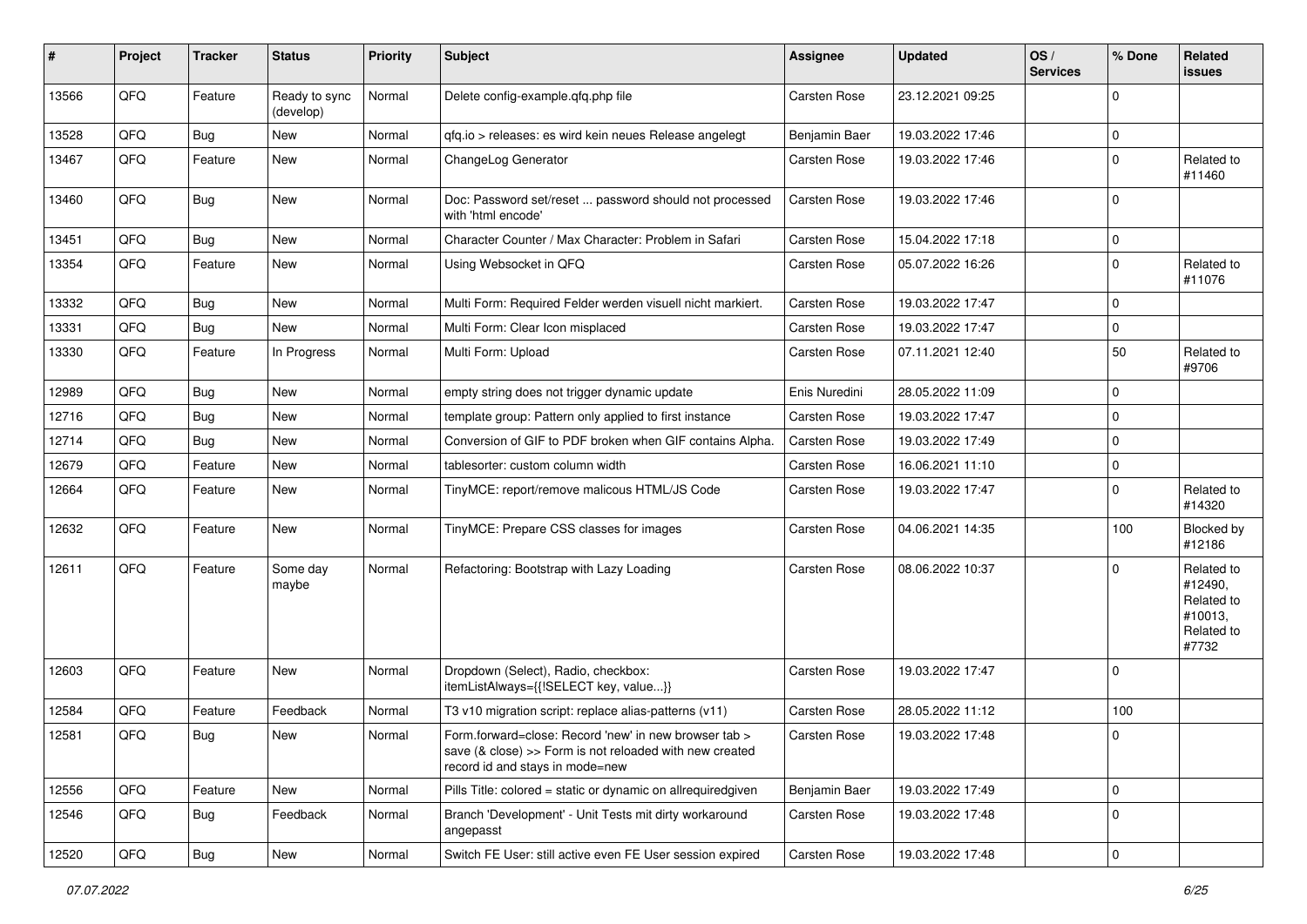| $\pmb{\#}$ | Project | <b>Tracker</b> | <b>Status</b>     | <b>Priority</b> | <b>Subject</b>                                                                                                 | <b>Assignee</b>     | <b>Updated</b>   | OS/<br><b>Services</b> | % Done      | Related<br><b>issues</b>                                               |
|------------|---------|----------------|-------------------|-----------------|----------------------------------------------------------------------------------------------------------------|---------------------|------------------|------------------------|-------------|------------------------------------------------------------------------|
| 12512      | QFQ     | Bug            | <b>New</b>        | Normal          | Some MySQL Installation can't use 'stored procedures'                                                          | Carsten Rose        | 19.03.2022 17:48 |                        | $\mathbf 0$ |                                                                        |
| 12504      | QFQ     | Feature        | Priorize          | Normal          | sgl.log: report fe.id                                                                                          | <b>Carsten Rose</b> | 05.05.2021 22:09 |                        | $\Omega$    |                                                                        |
| 12503      | QFQ     | Feature        | Priorize          | Normal          | Detect dangerous UPDATE statement with missing WHERE                                                           | <b>Carsten Rose</b> | 05.05.2021 22:09 |                        | $\pmb{0}$   |                                                                        |
| 12490      | QFQ     | Feature        | New               | Normal          | Loading Plugins in QFQ - see what tinymce does. (lazy<br>loading)                                              | Benjamin Baer       | 08.06.2022 10:37 |                        | $\mathbf 0$ | Related to<br>#12611,<br>Related to<br>#10013,<br>Related to<br>#7732  |
| 12480      | QFQ     | Feature        | <b>New</b>        | Normal          | If QFQ upgrade is running, block further request                                                               | Carsten Rose        | 03.05.2021 20:45 |                        | $\mathbf 0$ |                                                                        |
| 12477      | QFQ     | Feature        | New               | Normal          | Support for refactoring: Form, FormElement, diverse<br>Tabellen/Spalten, tt-content Records                    | <b>Carsten Rose</b> | 03.05.2021 20:45 |                        | $\mathbf 0$ |                                                                        |
| 12476      | QFQ     | Feature        | New               | Normal          | clearMe: a) should trigger 'dirty', b) sticky on textarea resize                                               | Benjamin Baer       | 04.01.2022 08:40 |                        | $\mathbf 0$ | Related to<br>#9528                                                    |
| 12474      | QFQ     | Feature        | <b>New</b>        | Normal          | Check BaseConfigURL if it is given and the the last char is '/'                                                | Carsten Rose        | 03.05.2021 20:45 |                        | $\mathbf 0$ |                                                                        |
| 12465      | QFQ     | Feature        | New               | Normal          | QFQ Function: use in FE to fill StoreRecord                                                                    | Carsten Rose        | 05.05.2021 21:58 |                        | $\pmb{0}$   |                                                                        |
| 12452      | QFQ     | Feature        | Priorize          | Normal          | BaseURL: alsways with '/' at the end                                                                           | <b>Carsten Rose</b> | 19.06.2022 13:45 |                        | $\pmb{0}$   | Related to<br>#10782                                                   |
| 12440      | QFQ     | Feature        | In Progress       | Normal          | Typo3 V10 upgrade (durchfuehren und testen)                                                                    | <b>Carsten Rose</b> | 21.03.2022 09:53 |                        | 50          | Related to<br>#12357,<br>Related to<br>#12067,<br>Related to<br>#10661 |
| 12439      | QFQ     | Feature        | In Progress       | Normal          | TinyMCE Paste from Word & Character Count/Limit                                                                | <b>Carsten Rose</b> | 05.05.2021 22:15 |                        | $\mathbf 0$ |                                                                        |
| 12413      | QFQ     | Feature        | New               | Normal          | STORE_TYPO3: enhance for {{be_users.email:T}},<br>{{fe users.email:T}}                                         | <b>Carsten Rose</b> | 03.05.2021 20:45 |                        | $\Omega$    | Related to<br>#12412,<br>Related to<br>#10012                          |
| 12412      | QFQ     | Feature        | <b>New</b>        | Normal          | Action/Escape qualifier 'e' (empty), '0': if given, an empty<br>string (or '0') will be treated as 'not found' | <b>Carsten Rose</b> | 08.05.2021 09:40 |                        | $\mathbf 0$ | Related to<br>#12413,<br>Related to<br>#10012                          |
| 12400      | QFQ     | Feature        | New               | Normal          | Tutorial ist in QFQ Doku, Wird in der Suche gefunden, es<br>gibt aber kein Menupunkt - Inhalt ueberpruefen     | Carsten Rose        | 03.05.2021 20:45 |                        | $\mathbf 0$ |                                                                        |
| 12337      | QFQ     | Feature        | Some day<br>maybe | Normal          | Database.php: better caching                                                                                   | Carsten Rose        | 16.09.2021 15:10 |                        | $\mathbf 0$ |                                                                        |
| 12330      | QFQ     | Feature        | <b>New</b>        | Normal          | Copy to input field / text area / TinyMCE                                                                      | Carsten Rose        | 07.04.2021 09:01 |                        | $\pmb{0}$   |                                                                        |
| 12327      | QFQ     | <b>Bug</b>     | New               | Normal          | Copy to clipboard: Glyphicon can not be changed                                                                | <b>Carsten Rose</b> | 27.12.2021 17:59 |                        | $\mathbf 0$ |                                                                        |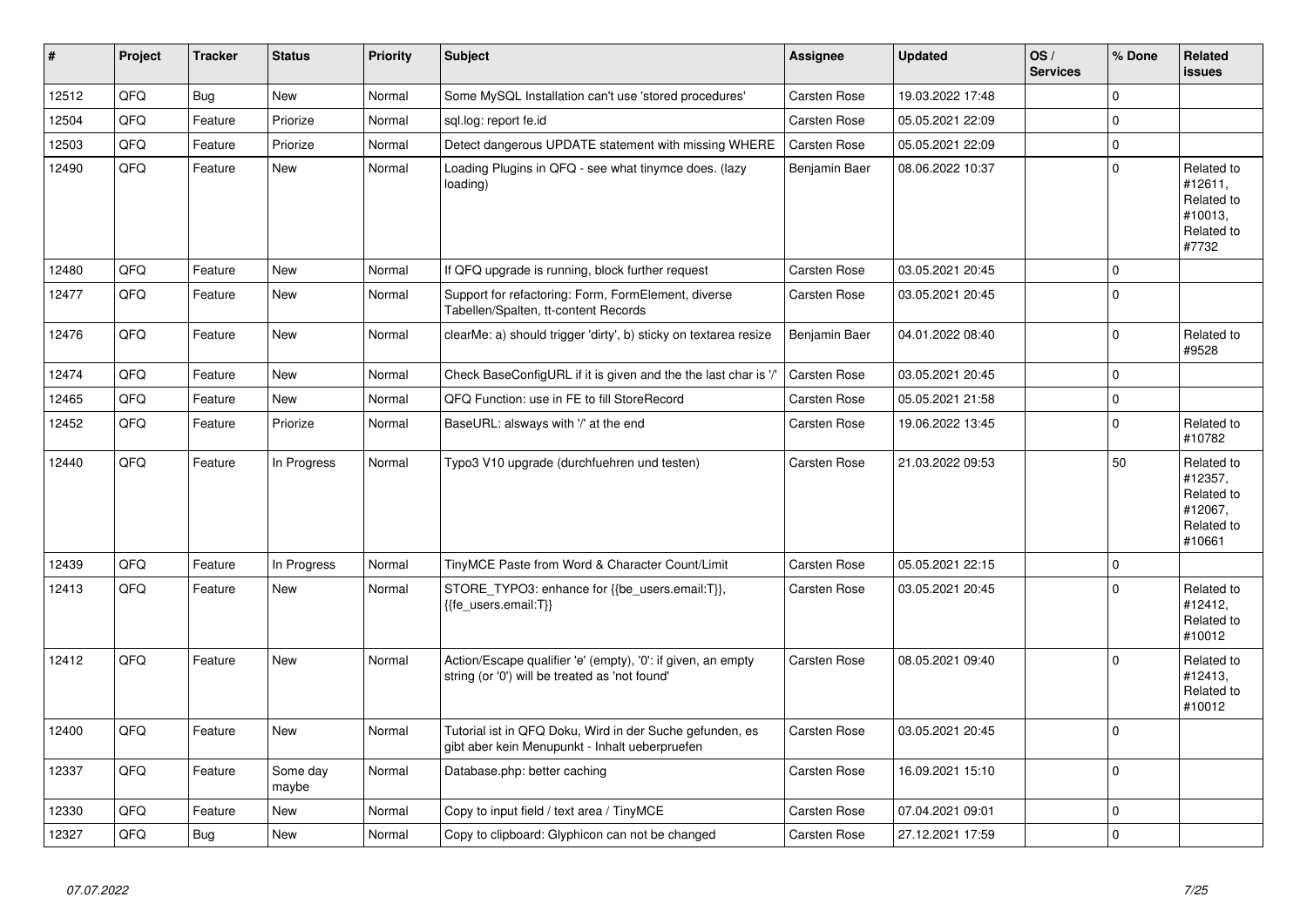| $\vert$ # | <b>Project</b> | <b>Tracker</b> | <b>Status</b>     | <b>Priority</b> | <b>Subject</b>                                                                                       | Assignee            | <b>Updated</b>   | OS/<br><b>Services</b> | % Done      | <b>Related</b><br>issues                                                    |
|-----------|----------------|----------------|-------------------|-----------------|------------------------------------------------------------------------------------------------------|---------------------|------------------|------------------------|-------------|-----------------------------------------------------------------------------|
| 12325     | QFQ            | Bug            | Priorize          | Normal          | MultiDB form.dblndex not working for report syntax                                                   | <b>Carsten Rose</b> | 07.09.2021 13:37 |                        | $\Omega$    | Related to<br>#12145,<br>Related to<br>#12314                               |
| 12315     | QFQ            | Feature        | Some day<br>maybe | Normal          | Form History (Diffs) / Backups                                                                       | <b>Carsten Rose</b> | 16.09.2021 15:10 |                        | $\mathbf 0$ |                                                                             |
| 12269     | QFQ            | Feature        | New               | Normal          | 2FA - Login                                                                                          | Carsten Rose        | 03.05.2021 20:45 |                        | $\mathbf 0$ |                                                                             |
| 12262     | QFQ            | Feature        | ToDo              | Normal          | Form buttons on top: more customable                                                                 | Enis Nuredini       | 17.06.2022 10:44 |                        | $\mathbf 0$ | Related to<br>#13945, Has<br>duplicate<br>#4046, Has<br>duplicate<br>#10080 |
| 12187     | QFQ            | Bug            | <b>New</b>        | Normal          | Trigger FormAsFile() via Report: probably problem with multi<br>DB setup                             | <b>Carsten Rose</b> | 20.03.2021 21:20 |                        | $\mathbf 0$ |                                                                             |
| 12163     | QFQ            | Feature        | <b>New</b>        | Normal          | Checkbox: table wrap                                                                                 | <b>Carsten Rose</b> | 03.05.2021 20:51 |                        | $\mathbf 0$ |                                                                             |
| 12162     | QFQ            | Feature        | <b>New</b>        | Normal          | FE.type=sendmail: personalized mailing (several mails) via<br>template                               | <b>Carsten Rose</b> | 03.05.2021 20:45 |                        | $\mathbf 0$ |                                                                             |
| 12156     | QFQ            | Feature        | <b>New</b>        | Normal          | Form: Optional disable 'leave page'                                                                  |                     | 03.05.2021 20:45 |                        | 0           |                                                                             |
| 12146     | QFQ            | Feature        | New               | Normal          | Autocron Job: Anzeigen wann der naechste Job ausgefuehrt<br>wird, resp das er nicht ausgefuehrt wird | <b>Carsten Rose</b> | 15.03.2021 15:23 |                        | $\mathbf 0$ |                                                                             |
| 12135     | QFQ            | Feature        | <b>New</b>        | Normal          | Subrecord: Notiz                                                                                     |                     | 24.04.2021 16:58 |                        | 0           |                                                                             |
| 12133     | QFQ            | <b>Bug</b>     | <b>New</b>        | Normal          | NPM, phpSpreadSheet aktualisieren                                                                    | <b>Carsten Rose</b> | 15.03.2021 09:04 |                        | $\mathbf 0$ |                                                                             |
| 12119     | QFQ            | Feature        | New               | Normal          | AS paged: error message missing if there ist no 'r' argument.                                        | Carsten Rose        | 03.05.2021 20:51 |                        | $\pmb{0}$   |                                                                             |
| 12109     | QFQ            | Feature        | New               | Normal          | Donwload Link: Plain, SIP, Persistent Link, Peristent SIP -<br>new notation                          | Carsten Rose        | 03.05.2021 20:45 |                        | $\pmb{0}$   | Related to<br>#12085                                                        |
| 12045     | QFQ            | Bug            | New               | Normal          | templateGroup afterSave FE: Aufruf ohne<br>sqlHonorFormElements funktioniert nicht                   | <b>Carsten Rose</b> | 18.02.2021 16:33 |                        | $\mathbf 0$ |                                                                             |
| 12040     | QFQ            | Bug            | <b>New</b>        | Normal          | FE Mode 'hidden' für zwei FEs auf einer Zeile                                                        | <b>Carsten Rose</b> | 18.02.2021 10:13 |                        | $\mathbf 0$ |                                                                             |
| 12039     | QFQ            | Feature        | <b>New</b>        | Normal          | Missing htmlSpecialChar() in pre processing on form submit                                           |                     | 18.02.2021 00:09 |                        | $\mathbf 0$ | Related to<br>#14320                                                        |
| 12038     | QFQ            | Feature        | <b>New</b>        | Normal          | a) STORE_VAR: filenameOnlyStripUniq, b) SP:<br>QSTRIPUNIQ()                                          |                     | 17.02.2021 23:55 |                        | $\mathbf 0$ |                                                                             |
| 12024     | QFQ            | Feature        | <b>New</b>        | Normal          | Excel Export: text columns by default decode<br>htmlspeciachar()                                     | <b>Carsten Rose</b> | 17.02.2021 23:55 |                        | $\mathbf 0$ | Related to<br>#12022                                                        |
| 12023     | QFQ            | Feature        | New               | Normal          | MySQL Stored Precdure: QDECODESPECIALCHAR()                                                          | <b>Carsten Rose</b> | 16.02.2021 11:16 |                        | $\Omega$    | Related to<br>#12022                                                        |
| 11980     | QFQ            | Feature        | In Progress       | Normal          | protected verzeichnis MUSS geschützt werden                                                          | <b>Carsten Rose</b> | 07.09.2021 13:30 |                        | $\pmb{0}$   |                                                                             |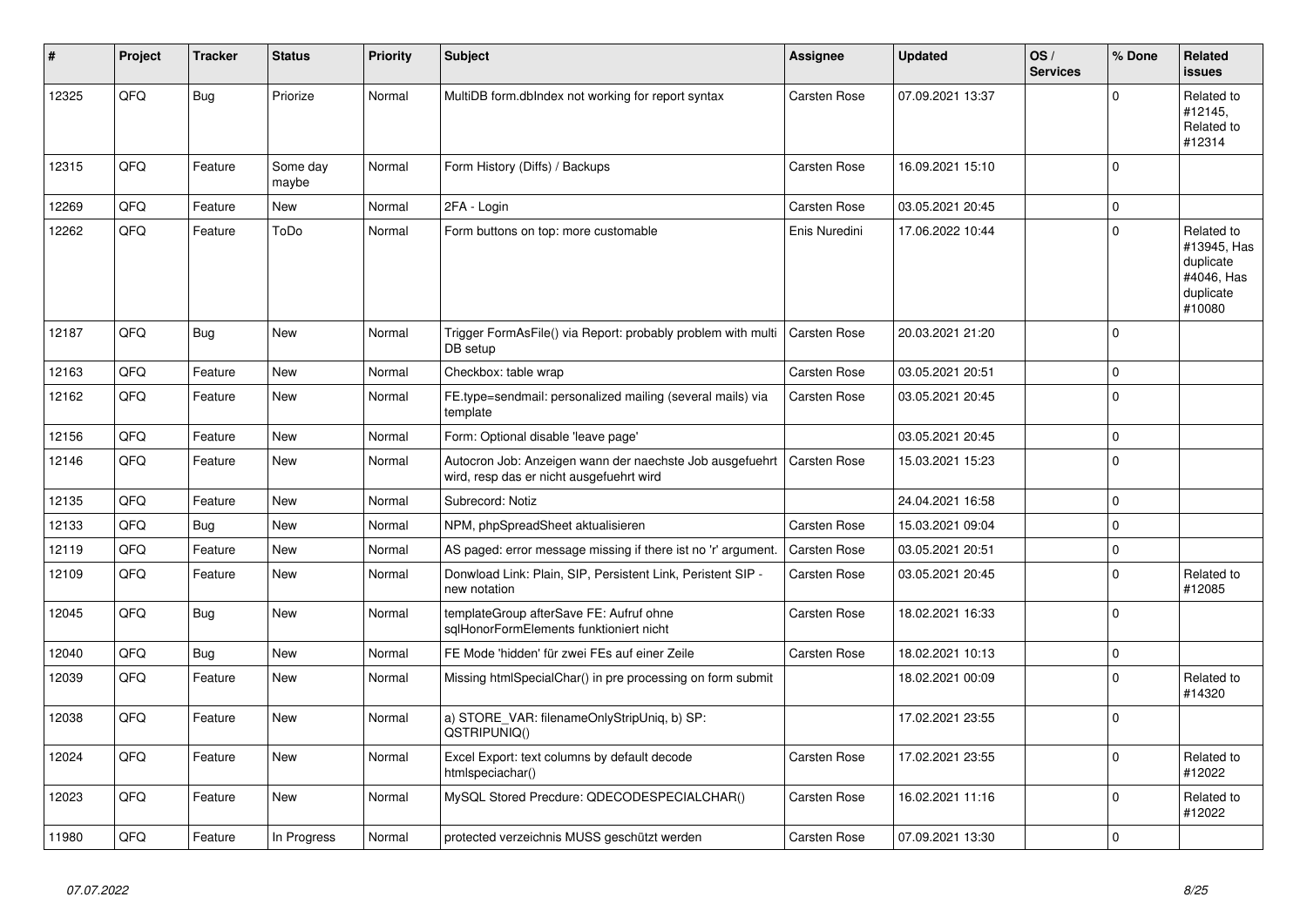| $\vert$ # | <b>Project</b> | <b>Tracker</b> | <b>Status</b> | <b>Priority</b> | <b>Subject</b>                                                                                       | Assignee                                               | Updated          | OS/<br><b>Services</b> | % Done      | Related<br><b>issues</b>                                                                                                       |                      |
|-----------|----------------|----------------|---------------|-----------------|------------------------------------------------------------------------------------------------------|--------------------------------------------------------|------------------|------------------------|-------------|--------------------------------------------------------------------------------------------------------------------------------|----------------------|
| 11955     | QFQ            | Feature        | New           | Normal          | subrecord: new title option to set <th> attributes - e.g. to<br/>customize tablesorter options.</th> | attributes - e.g. to<br>customize tablesorter options. | Carsten Rose     | 03.05.2021 20:47       |             | $\mathbf 0$                                                                                                                    | Related to<br>#11775 |
| 11892     | QFQ            | Feature        | <b>New</b>    | Normal          | tablesorter: columns with links are hard to order - new<br>qualifier 'Y: <ord>'</ord>                | Enis Nuredini                                          | 23.03.2022 09:22 |                        | $\mathbf 0$ |                                                                                                                                |                      |
| 11775     | QFQ            | Feature        | <b>New</b>    | Normal          | Subrecord Tooltip pro Feld                                                                           | <b>Carsten Rose</b>                                    | 18.12.2020 15:22 |                        | $\mathbf 0$ | Related to<br>#11955                                                                                                           |                      |
| 11752     | QFQ            | Bug            | New           | Normal          | checkbox renders multiple input elements with same name                                              | Carsten Rose                                           | 17.12.2020 14:58 |                        | $\mathbf 0$ | Related to<br>#11750                                                                                                           |                      |
| 11747     | QFQ            | Feature        | New           | Normal          | Maintenance Page with Redirect                                                                       | <b>Carsten Rose</b>                                    | 03.05.2021 20:47 |                        | $\mathbf 0$ | Related to<br>#11741                                                                                                           |                      |
| 11716     | QFQ            | Feature        | New           | Normal          | Form an beliebiger Stelle im Report anzeigen                                                         |                                                        | 09.12.2020 09:47 |                        | $\pmb{0}$   |                                                                                                                                |                      |
| 11715     | QFQ            | Bug            | <b>New</b>    | Normal          | acceptZeroAsRequired and requiredOffButMark do not<br>coincide                                       |                                                        | 08.12.2020 12:13 |                        | $\mathbf 0$ |                                                                                                                                |                      |
| 11702     | QFQ            | Feature        | New           | Normal          | HTML Special Char makes no sense for 'allbut' if '&' is<br>forbidden                                 | Carsten Rose                                           | 07.12.2021 16:35 |                        | $\mathbf 0$ | Related to<br>#5112.<br>Related to<br>#14320                                                                                   |                      |
| 11695     | QFQ            | Bug            | <b>New</b>    | Normal          | MultiForm required FE Error                                                                          | <b>Carsten Rose</b>                                    | 04.12.2020 13:34 |                        | $\mathbf 0$ |                                                                                                                                |                      |
| 11668     | QFQ            | Bug            | New           | Normal          | Play function.sql - problem with mysql                                                               | Carsten Rose                                           | 03.05.2021 20:48 |                        | $\mathbf 0$ |                                                                                                                                |                      |
| 11667     | QFQ            | Bug            | <b>New</b>    | Normal          | MySQL mariadb-server-10.3: Incorrect datetime value                                                  | <b>Carsten Rose</b>                                    | 03.05.2021 20:48 |                        | $\mathbf 0$ |                                                                                                                                |                      |
| 11535     | QFQ            | Feature        | New           | Normal          | Ability to create SQL columns in frontend QFQ forms                                                  |                                                        | 17.11.2020 12:11 |                        | $\mathbf 0$ |                                                                                                                                |                      |
| 11534     | QFQ            | Feature        | New           | Normal          | Report: Action on selected rows - Table batchprocessing<br>feature                                   |                                                        | 18.11.2020 08:15 |                        | $\pmb{0}$   |                                                                                                                                |                      |
| 11523     | QFQ            | Feature        | New           | Normal          | Mit dynamic Update erkennen, ob Upload gemacht wurde                                                 | Carsten Rose                                           | 13.11.2020 15:07 |                        | $\mathbf 0$ | Related to<br>#9533                                                                                                            |                      |
| 11522     | QFQ            | Bug            | New           | Normal          | Aus/Einblenden von Reitern                                                                           |                                                        | 13.11.2020 14:58 |                        | $\pmb{0}$   |                                                                                                                                |                      |
| 11517     | QFQ            | <b>Bug</b>     | In Progress   | Normal          | extraButtonInfo Broken for multiple FormElements                                                     | <b>Carsten Rose</b>                                    | 12.05.2022 13:12 |                        | $\mathbf 0$ | Related to<br>#7890.<br>Related to<br>#3811, Has<br>duplicate<br>#10905, Has<br>duplicate<br>#10553, Has<br>duplicate<br>#6779 |                      |
| 11516     | QFQ            | Feature        | <b>New</b>    | Normal          | Multi Page Form (Previous/Next Buttons)                                                              | Carsten Rose                                           | 16.03.2021 17:52 |                        | $\mathbf 0$ |                                                                                                                                |                      |
| 11504     | QFQ            | Feature        | New           | Normal          | Dynamic Update: Button text update for 'Save',' Close' &<br>'Delete'                                 | <b>Carsten Rose</b>                                    | 12.11.2020 23:44 |                        | $\mathbf 0$ |                                                                                                                                |                      |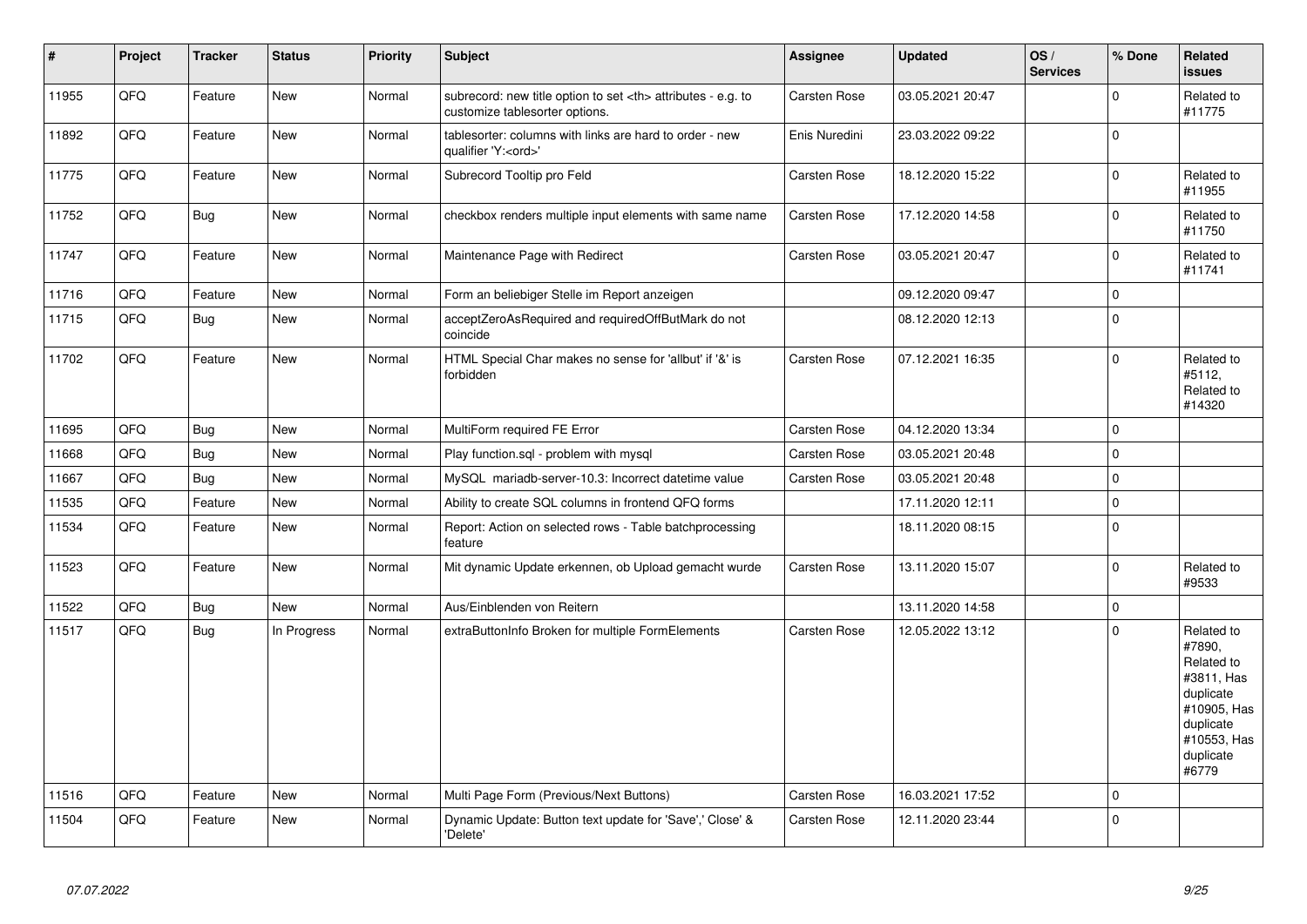| $\vert$ # | Project | <b>Tracker</b> | <b>Status</b>     | <b>Priority</b> | <b>Subject</b>                                                                      | Assignee        | <b>Updated</b>   | OS/<br><b>Services</b> | % Done      | <b>Related</b><br><b>issues</b> |
|-----------|---------|----------------|-------------------|-----------------|-------------------------------------------------------------------------------------|-----------------|------------------|------------------------|-------------|---------------------------------|
| 11460     | QFQ     | Feature        | <b>New</b>        | Normal          | Easier creation of changelog: gitchangelog                                          | Carsten Rose    | 12.06.2021 10:20 |                        | $\Omega$    | Related to<br>#13467            |
| 11347     | QFQ     | <b>Bug</b>     | Feedback          | Normal          | If Bedingungen funktionieren nicht korrekt                                          | Christoph Fuchs | 21.03.2021 20:37 |                        | $\mathbf 0$ |                                 |
| 11323     | QFQ     | Feature        | Some day<br>maybe | Normal          | Report Frontend Editor Modal + Codemirror                                           | Carsten Rose    | 16.09.2021 15:10 |                        | $\mathbf 0$ | Related to<br>#11036            |
| 11322     | QFQ     | Feature        | Some day<br>maybe | Normal          | Form Element JSON - (multiline parameter field)                                     | Carsten Rose    | 16.09.2021 15:10 |                        | $\Omega$    |                                 |
| 11320     | QFQ     | Feature        | Priorize          | Normal          | Typo3 Version 10 support                                                            | Carsten Rose    | 05.05.2021 22:09 |                        | $\mathbf 0$ |                                 |
| 11239     | QFQ     | <b>Bug</b>     | <b>New</b>        | Normal          | Radiobutton (plain): horizontales Rendern abhängig vom<br>Datentyp in der Datenbank | Carsten Rose    | 30.09.2020 18:37 |                        | $\pmb{0}$   |                                 |
| 11217     | QFQ     | Feature        | Some day<br>maybe | Normal          | <b>Extend Script Functionality</b>                                                  | Carsten Rose    | 16.09.2021 15:10 |                        | $\mathbf 0$ |                                 |
| 11080     | QFQ     | Feature        | <b>New</b>        | Normal          | Send MQTT messages                                                                  | Carsten Rose    | 29.08.2020 19:49 |                        | $\mathsf 0$ |                                 |
| 11076     | QFQ     | Feature        | In Progress       | Normal          | SELECT  AS _websocket                                                               | Carsten Rose    | 30.08.2020 17:49 |                        | $\mathbf 0$ | Related to<br>#13354            |
| 11036     | QFQ     | Feature        | Some day<br>maybe | Normal          | inline report editor permissions                                                    | Carsten Rose    | 16.09.2021 15:09 |                        | $\mathbf 0$ | Related to<br>#11323            |
| 10996     | QFQ     | Feature        | New               | Normal          | Download video via sip: no seek                                                     | Carsten Rose    | 12.08.2020 14:18 |                        | $\mathbf 0$ |                                 |
| 10979     | QFQ     | Feature        | <b>New</b>        | Normal          | Ajax Calls an API - dataReport                                                      | Carsten Rose    | 11.05.2022 12:15 |                        | $\mathbf 0$ |                                 |
| 10976     | QFQ     | Feature        | <b>New</b>        | Normal          | Excel Export Verbesserungen                                                         | Carsten Rose    | 06.08.2020 10:56 |                        | $\mathbf 0$ |                                 |
| 10937     | QFQ     | <b>Bug</b>     | <b>New</b>        | Normal          | Fehler mit abhängigen Select- Feldern beim Positionieren                            | Carsten Rose    | 12.11.2020 23:45 |                        | $\mathbf 0$ |                                 |
| 10890     | QFQ     | <b>Bug</b>     | <b>New</b>        | Normal          | AutoCron hangs                                                                      |                 | 20.07.2020 13:56 |                        | $\Omega$    |                                 |
| 10874     | QFQ     | Feature        | <b>New</b>        | Normal          | Erstellen eines Foreign Keys in der Tabelle "FormElement"                           |                 | 13.07.2020 10:11 |                        | $\pmb{0}$   |                                 |
| 10819     | QFQ     | Feature        | New               | Normal          | Persistent SIP - second try                                                         | Carsten Rose    | 29.06.2020 23:02 |                        | $\mathbf 0$ | Related to<br>#6261             |
| 10793     | QFQ     | Feature        | In Progress       | Normal          | <b>Update NPM Packages</b>                                                          | Carsten Rose    | 07.09.2021 13:25 |                        | 30          |                                 |
| 10782     | QFQ     | Feature        | Feedback          | Normal          | Tiny MCE: Image Upload                                                              | Enis Nuredini   | 16.05.2022 23:16 |                        | $\Omega$    | Related to<br>#12452            |
| 10763     | QFQ     | Feature        | <b>New</b>        | Normal          | form accessed and submitted despite logout?                                         |                 | 16.06.2020 11:43 |                        | $\mathbf 0$ |                                 |
| 10759     | QFQ     | Bug            | <b>New</b>        | Normal          | emptyMeansNull - Feld falsch aktualisiert                                           |                 | 12.11.2020 23:45 |                        | $\mathbf 0$ |                                 |
| 10745     | QFQ     | Feature        | Some day<br>maybe | Normal          | <b>Tablesorter Excel Export</b>                                                     | Carsten Rose    | 16.09.2021 15:09 |                        | $\Omega$    |                                 |
| 10738     | QFQ     | Feature        | Some day<br>maybe | Normal          | CORS headers for external API requests                                              |                 | 10.06.2020 14:00 |                        | $\mathbf 0$ |                                 |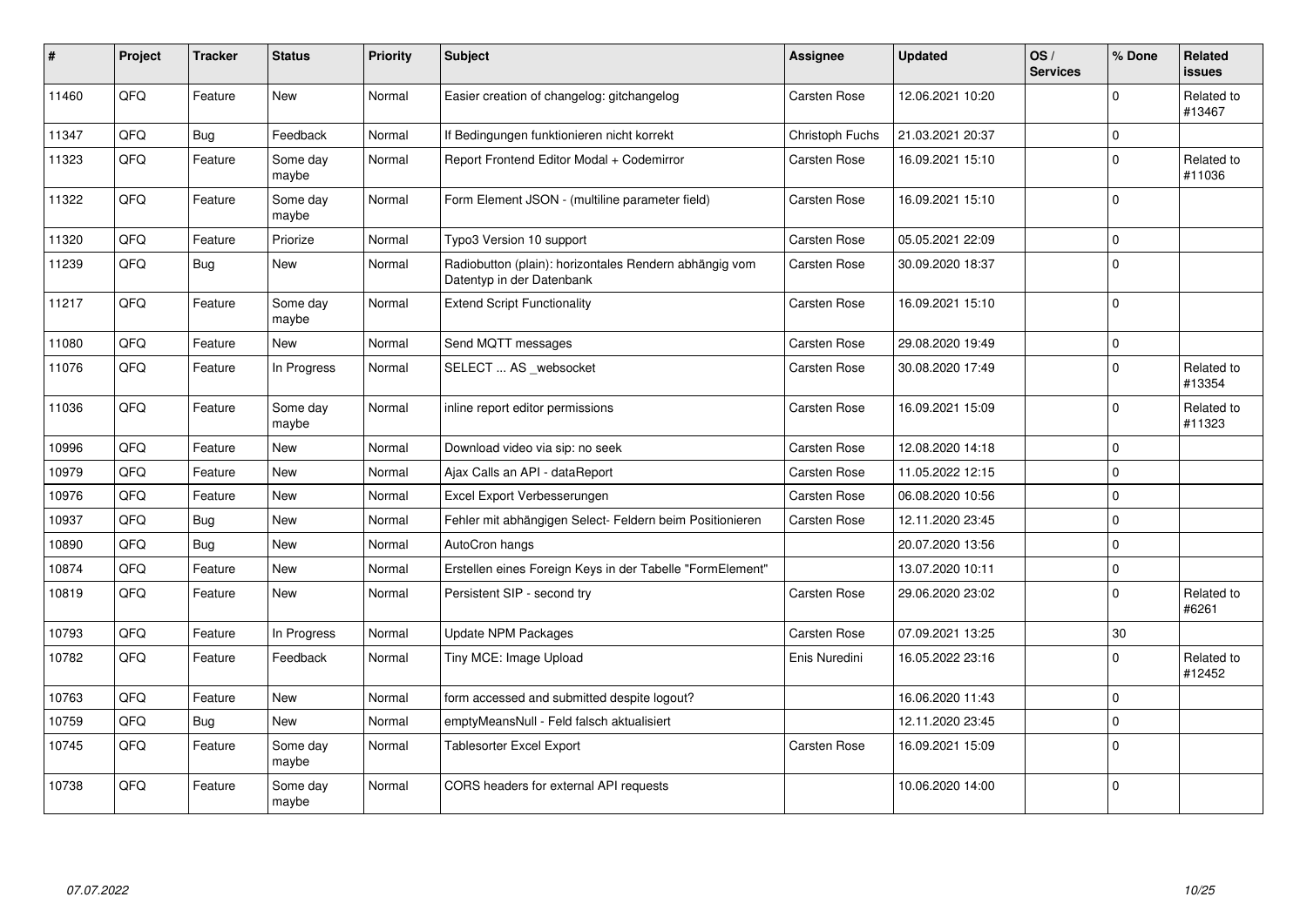| ∦     | Project | <b>Tracker</b> | <b>Status</b>     | <b>Priority</b> | <b>Subject</b>                                                                       | Assignee            | <b>Updated</b>   | OS/<br><b>Services</b> | % Done      | Related<br><b>issues</b>                                             |
|-------|---------|----------------|-------------------|-----------------|--------------------------------------------------------------------------------------|---------------------|------------------|------------------------|-------------|----------------------------------------------------------------------|
| 10716 | QFQ     | Feature        | Some day<br>maybe | Normal          | Business Logic mit Externen Skripten                                                 | Carsten Rose        | 16.09.2021 15:10 |                        | $\Omega$    | Related to<br>#10713,<br>Related to<br>#8217                         |
| 10714 | QFQ     | Feature        | New               | Normal          | multi Table Form                                                                     | <b>Carsten Rose</b> | 16.03.2021 18:44 |                        | $\mathbf 0$ |                                                                      |
| 10704 | QFQ     | Bug            | New               | Normal          | wkhtml problem rendering fullCalendar.js / fabric.js >><br>successor: puppeteer      | <b>Carsten Rose</b> | 12.11.2020 23:45 |                        | $\Omega$    | Related to<br>#5024,<br>Related to<br>#4650,<br>Related to<br>#10715 |
| 10661 | QFQ     | <b>Bug</b>     | In Progress       | Normal          | Typo3 Warnungen                                                                      | <b>Carsten Rose</b> | 07.09.2021 13:23 |                        | $\Omega$    | Related to<br>#12440                                                 |
| 10658 | QFQ     | <b>Bug</b>     | New               | Normal          | processReadOnly broken                                                               | Carsten Rose        | 27.05.2020 17:55 |                        | $\Omega$    |                                                                      |
| 10593 | QFQ     | Feature        | <b>New</b>        | Normal          | label2: text behind input element                                                    | <b>Carsten Rose</b> | 16.05.2020 10:57 |                        | $\Omega$    |                                                                      |
| 10588 | QFQ     | <b>Bug</b>     | New               | Normal          | typeahed Tag: Doku anpassen                                                          | <b>Carsten Rose</b> | 12.11.2020 23:45 |                        | $\Omega$    |                                                                      |
| 10569 | QFQ     | Feature        | Priorize          | Normal          | link _blank more safe                                                                | Enis Nuredini       | 25.03.2022 12:44 |                        | $\mathbf 0$ |                                                                      |
| 10463 | QFQ     | Feature        | <b>New</b>        | Normal          | Report _link: expliztes setzen von HTML Tags (Bedarf fuer<br>'data-selenium' & 'id') | Enis Nuredini       | 23.03.2022 09:23 |                        | $\Omega$    | Related to<br>#7648                                                  |
| 10443 | QFQ     | Feature        | In Progress       | Normal          | Konzept_api / _live                                                                  | <b>Carsten Rose</b> | 07.05.2020 09:39 |                        | $\Omega$    |                                                                      |
| 10384 | QFQ     | Feature        | <b>New</b>        | Normal          | Parameter Exchange QFQ Instances                                                     |                     | 07.05.2020 09:38 |                        | 0           |                                                                      |
| 10345 | QFQ     | Feature        | New               | Normal          | Templates - Patterns QFQ Style                                                       |                     | 03.05.2021 21:01 |                        | $\Omega$    | Related to<br>#10713                                                 |
| 10324 | QFQ     | <b>Bug</b>     | New               | Normal          | Excel Export mit Template funktioniert nur, wenn Template<br>vor uid kommt           |                     | 30.03.2020 11:20 |                        | $\Omega$    | Related to<br>#10257                                                 |
| 10322 | QFQ     | <b>Bug</b>     | New               | Normal          | FormElement / Radio: missing column 'enum' >> FE not<br>reported                     | <b>Carsten Rose</b> | 07.05.2020 09:37 |                        | $\Omega$    |                                                                      |
| 10124 | QFQ     | Feature        | Feedback          | Normal          | qfq AAI-Login                                                                        | Karin Niffeler      | 07.05.2020 09:36 |                        | $\mathbf 0$ |                                                                      |
| 10119 | QFQ     | Feature        | New               | Normal          | Dropdown (selectlist) & TypeAhead: format and catagorize<br>list                     | <b>Carsten Rose</b> | 07.05.2020 09:36 |                        | $\Omega$    |                                                                      |
| 10116 | QFQ     | Feature        | Some day<br>maybe | Normal          | TypeAhead: Tag - show inside 'input' element                                         | <b>Carsten Rose</b> | 16.09.2021 15:09 |                        | $\Omega$    |                                                                      |
| 10115 | QFQ     | I Feature      | New               | Normal          | TypeAhead: static list                                                               | <b>Carsten Rose</b> | 26.02.2020 16:42 |                        | $100\,$     |                                                                      |
| 10095 | QFQ     | Feature        | Some day<br>maybe | Normal          | Generic Gitlab Integration into QFQ                                                  | Carsten Rose        | 16.09.2021 15:10 |                        | $\mathbf 0$ |                                                                      |
| 10082 | QFQ     | <b>Bug</b>     | New               | Normal          | FE.type=SELECT - 'sanatize' Class                                                    | Carsten Rose        | 07.05.2020 09:36 |                        | 0           | Related to<br>#10081                                                 |
| 10080 | QFO     | Feature        | New               | Normal          | Popup on 'save' / 'close': configure dialog (answer<br>yes/no/cancle/)               | Carsten Rose        | 28.03.2021 20:52 |                        | 0           | Is duplicate<br>of #12262                                            |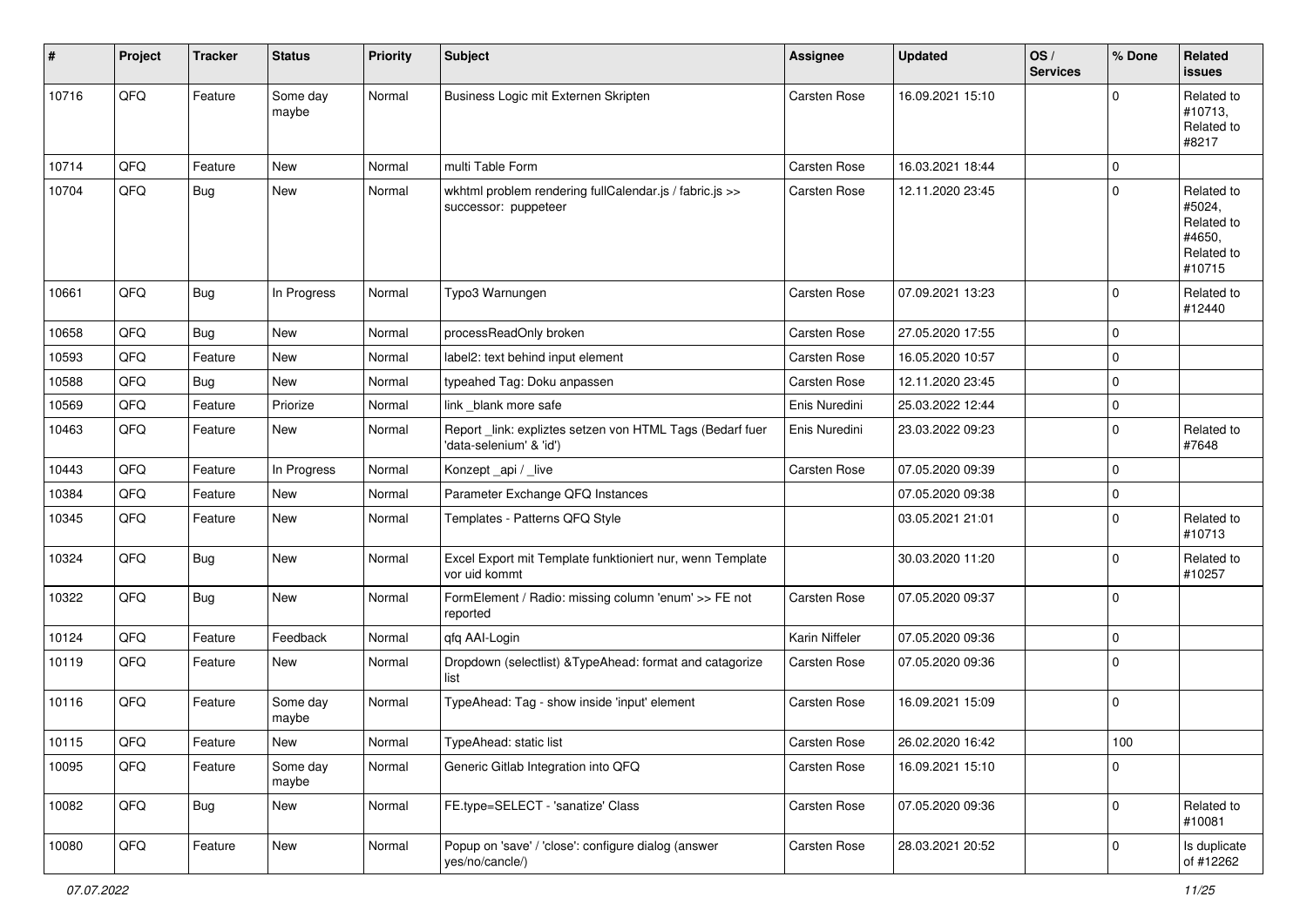| #     | Project | <b>Tracker</b> | <b>Status</b>     | <b>Priority</b> | <b>Subject</b>                                                                                                                        | <b>Assignee</b>     | <b>Updated</b>   | OS/<br><b>Services</b> | % Done      | Related<br><b>issues</b>                                               |
|-------|---------|----------------|-------------------|-----------------|---------------------------------------------------------------------------------------------------------------------------------------|---------------------|------------------|------------------------|-------------|------------------------------------------------------------------------|
| 10015 | QFQ     | Feature        | Priorize          | Normal          | Monospace in Textarea                                                                                                                 | <b>Carsten Rose</b> | 03.02.2020 13:40 |                        | $\mathbf 0$ |                                                                        |
| 10014 | QFQ     | Feature        | New               | Normal          | Manual.rst: describe behaviour and process order of<br>fillStoreVar, slaveId, sqlBefore,                                              | Carsten Rose        | 01.02.2020 22:31 |                        | $\mathbf 0$ |                                                                        |
| 10013 | QFQ     | Feature        | Some day<br>maybe | Normal          | FE.typ=editor: CodeMirror                                                                                                             | <b>Carsten Rose</b> | 08.06.2022 10:37 |                        | $\mathbf 0$ | Related to<br>#12611,<br>Related to<br>#12490.<br>Related to<br>#7732  |
| 10012 | QFQ     | Feature        | Priorize          | Normal          | redirectAllMailTo: {{beEmail:T}}                                                                                                      | <b>Carsten Rose</b> | 08.05.2021 09:54 |                        | $\Omega$    | Related to<br>#12412,<br>Related to<br>#12413,<br>Related to<br>#10011 |
| 10011 | QFQ     | Feature        | Priorize          | Normal          | Offer new STORE TYPO3 Variable 'beUser', 'beEmail'                                                                                    | <b>Carsten Rose</b> | 08.05.2021 09:51 |                        | $\Omega$    | Related to<br>#10012,<br>Related to<br>#12511                          |
| 10005 | QFQ     | Feature        | Priorize          | Normal          | Report / special column name:  AS calendar                                                                                            | <b>Carsten Rose</b> | 03.06.2020 17:28 |                        | $\mathbf 0$ |                                                                        |
| 10003 | QFQ     | Feature        | Priorize          | Normal          | fieldset: stronger visualize group                                                                                                    | Benjamin Baer       | 12.02.2020 08:13 |                        | $\pmb{0}$   |                                                                        |
| 9983  | QFQ     | Feature        | New               | Normal          | Report Notation: new keyword 'range'                                                                                                  | <b>Carsten Rose</b> | 01.02.2020 15:55 |                        | $\mathbf 0$ |                                                                        |
| 9975  | QFQ     | Bug            | Priorize          | Normal          | Dropdown Menu: 'r:3' broken                                                                                                           | Carsten Rose        | 01.02.2020 10:13 |                        | $\Omega$    |                                                                        |
| 9968  | QFQ     | Feature        | Priorize          | Normal          | Tooltip in Links for Developer                                                                                                        | <b>Carsten Rose</b> | 01.02.2020 23:17 |                        | $\mathbf 0$ |                                                                        |
| 9958  | QFQ     | Bug            | Priorize          | Normal          | Broken subrecord query: no error message                                                                                              | Carsten Rose        | 05.02.2021 15:15 |                        | $\mathbf 0$ |                                                                        |
| 9947  | QFQ     | <b>Bug</b>     | Priorize          | Normal          | Unwanted error message if missing 'typeAheadSqlPrefetch'                                                                              | <b>Carsten Rose</b> | 01.02.2020 10:13 |                        | $\mathbf 0$ |                                                                        |
| 9928  | QFQ     | Feature        | Priorize          | Normal          | SpecialColumnName: a) Deprecated: ' AS "_+tag " ', b)<br>New: ' AS "_ <tag1><tag2>"</tag2></tag1>                                     | <b>Carsten Rose</b> | 01.02.2020 23:17 |                        | $\Omega$    | Related to<br>#9929                                                    |
| 9927  | QFQ     | Feature        | <b>New</b>        | Normal          | QFQ Update: a) Update nur machen wenn BE User<br>eingeloggt ist., b) Bei Fehler genaue Meldung welcher<br>Updateschritt Probleme hat. | <b>Carsten Rose</b> | 22.01.2020 12:59 |                        | $\Omega$    |                                                                        |
| 9900  | QFQ     | Feature        | Priorize          | Normal          | Generic API Call: tt-content record >> JSON                                                                                           | <b>Carsten Rose</b> | 01.02.2020 10:13 |                        | $\mathbf 0$ |                                                                        |
| 9898  | QFQ     | <b>Bug</b>     | Feedback          | Normal          | Formular trotz Timeout gespeichert                                                                                                    | Benjamin Baer       | 01.02.2020 15:56 |                        | $\mathbf 0$ |                                                                        |
| 9862  | QFQ     | Bug            | Priorize          | Normal          | Failed writing to sql mail qfq.log should throw an exception                                                                          | <b>Carsten Rose</b> | 01.02.2020 10:13 |                        | $\mathbf 0$ |                                                                        |
| 9855  | QFQ     | Bug            | New               | Normal          | <b>Required Check</b>                                                                                                                 |                     | 01.02.2020 15:56 |                        | $\mathbf 0$ |                                                                        |
| 9853  | QFQ     | Feature        | New               | Normal          | Check das SQL / QFQ / Mail Logfile geschrieben wird                                                                                   |                     | 09.01.2020 11:15 |                        | $\mathbf 0$ |                                                                        |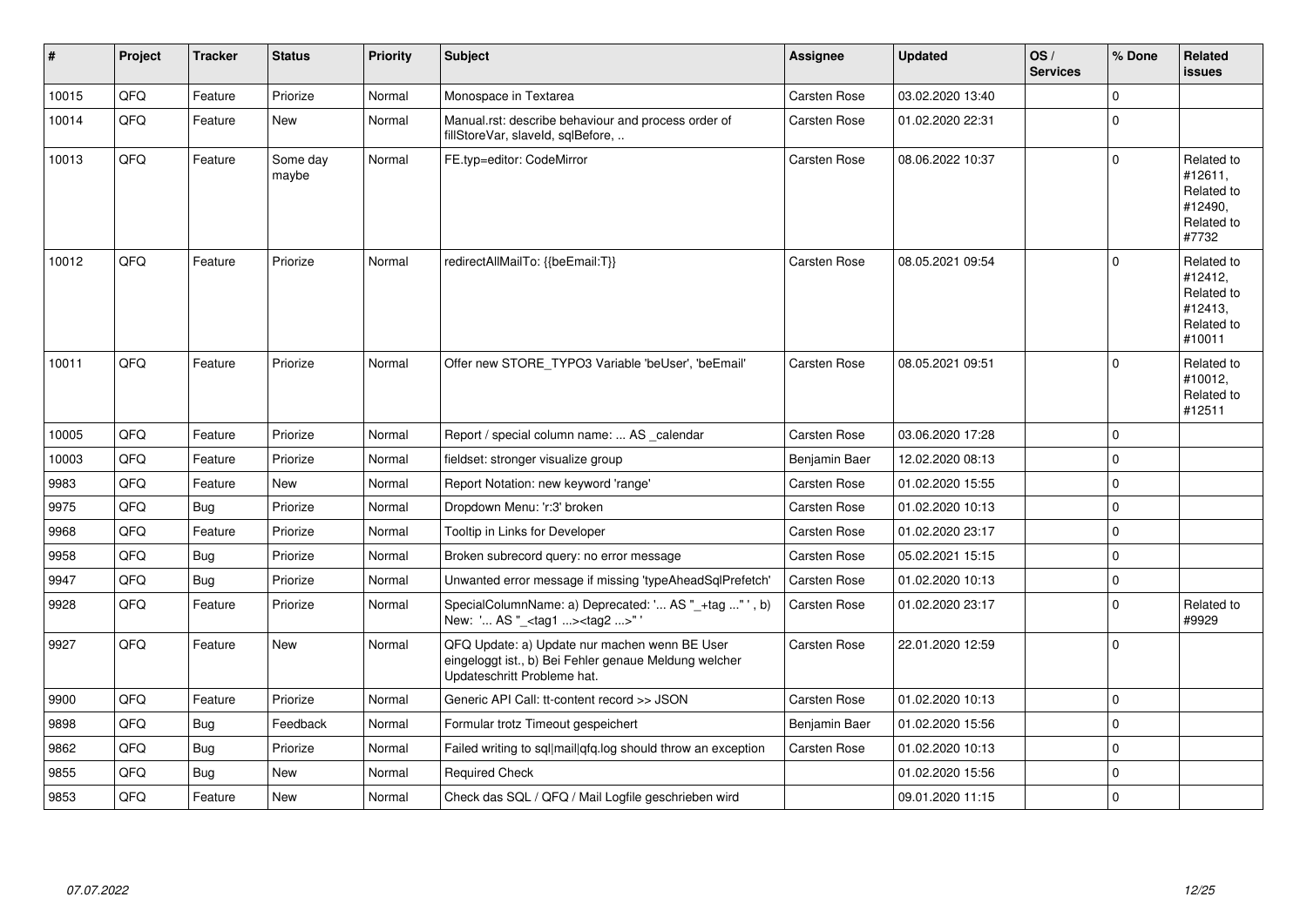| #    | Project | <b>Tracker</b> | <b>Status</b>     | <b>Priority</b> | Subject                                                                                                  | <b>Assignee</b>      | <b>Updated</b>   | OS/<br><b>Services</b> | % Done      | Related<br>issues                                                       |
|------|---------|----------------|-------------------|-----------------|----------------------------------------------------------------------------------------------------------|----------------------|------------------|------------------------|-------------|-------------------------------------------------------------------------|
| 9834 | QFQ     | <b>Bug</b>     | Priorize          | Normal          | Input elements with tag 'disabled' are missing on<br>form-submit: server option 'processReadOnly' broken | Carsten Rose         | 07.12.2021 16:43 |                        | $\Omega$    | Related to<br>#9691,<br>Related to<br>#5305, Has<br>duplicate<br>#12331 |
| 9811 | QFQ     | Feature        | New               | Normal          | Report: tag every n'th row                                                                               | Carsten Rose         | 01.02.2020 23:22 |                        | $\mathbf 0$ |                                                                         |
| 9783 | QFQ     | <b>Bug</b>     | <b>New</b>        | Normal          | Email with special characters                                                                            | Carsten Rose         | 01.02.2020 23:22 |                        | 0           |                                                                         |
| 9781 | QFQ     | Feature        | New               | Normal          | Button: CSS class to make buttons smaller                                                                | Carsten Rose         | 01.02.2020 23:22 |                        | $\mathbf 0$ |                                                                         |
| 9777 | QFQ     | Feature        | New               | Normal          | Logging QFQ Variables                                                                                    | Carsten Rose         | 16.12.2019 17:17 |                        | 0           |                                                                         |
| 9773 | QFQ     | <b>Bug</b>     | New               | Normal          | form.parameter.formModeGlobal=requiredOff                                                                | Carsten Rose         | 01.02.2020 15:56 |                        | $\mathbf 0$ |                                                                         |
| 9707 | QFQ     | Feature        | <b>New</b>        | Normal          | SIP security: encode pageld and check pageld on decode                                                   | Carsten Rose         | 01.02.2020 23:22 |                        | $\mathbf 0$ |                                                                         |
| 9706 | QFQ     | Feature        | New               | Normal          | Multi File Upload (hidden template group)                                                                | Carsten Rose         | 01.02.2020 23:22 |                        | $\Omega$    | Related to<br>#7521,<br>Related to<br>#5562,<br>Related to<br>#13330    |
| 9704 | QFQ     | Feature        | Some day<br>maybe | Normal          | Thumbnails Generieren beim Splitten von PDF Files                                                        | Carsten Rose         | 11.12.2019 16:01 |                        | $\mathbf 0$ |                                                                         |
| 9691 | QFQ     | Bug            | In Progress       | Normal          | Checkbox: dynamic update > readonly                                                                      | Carsten Rose         | 01.02.2020 23:22 |                        | 50          | Related to<br>#9834                                                     |
| 9669 | QFQ     | Bug            | Some day<br>maybe | Normal          | Checkbox / Template Group: radio/checkbox visible broken<br>after 'add'                                  | Carsten Rose         | 16.06.2021 13:47 |                        | $\mathbf 0$ | Related to<br>#8091                                                     |
| 9668 | QFQ     | Feature        | Priorize          | Normal          | Form.mode: rename 'hidden' to 'hide'                                                                     | Carsten Rose         | 05.05.2021 22:14 |                        | $\Omega$    | Related to<br>#6437                                                     |
| 9602 | QFQ     | Feature        | New               | Normal          | Form definition as JSON                                                                                  | Carsten Rose         | 01.02.2020 23:21 |                        | 0           | Related to<br>#9600                                                     |
| 9579 | QFQ     | Feature        | Some day<br>maybe | Normal          | Multiform with Process Row                                                                               | Carsten Rose         | 11.12.2019 16:01 |                        | $\mathbf 0$ |                                                                         |
| 9537 | QFQ     | Feature        | New               | Normal          | FormEditor: Edit fieldset in FrontEnd                                                                    | <b>Carsten Rose</b>  | 01.02.2020 23:22 |                        | $\mathbf 0$ |                                                                         |
| 9535 | QFQ     | <b>Bug</b>     | Feedback          | Normal          | Report:  AS ' vertical' - column to wide - vertical >> rot45,<br>rot <sub>90</sub>                       | <b>Benjamin Baer</b> | 01.02.2020 15:56 |                        | $\mathbf 0$ |                                                                         |
| 9533 | QFQ     | Bug            | New               | Normal          | FE.type=upload: Check in 'beforeSave' if upload is given                                                 | Carsten Rose         | 01.02.2020 23:22 |                        | 0           | Related to<br>#11523                                                    |
| 9394 | QFQ     | Feature        | Priorize          | Normal          | REST: allow for non numerical ids in get requests                                                        | Carsten Rose         | 05.05.2021 22:10 |                        | $\mathbf 0$ |                                                                         |
| 9352 | QFQ     | Feature        | New               | Normal          | FE 'Native' fire slaveld, sqlAfter, sqlIns                                                               | Carsten Rose         | 01.02.2020 23:22 |                        | $\mathbf 0$ |                                                                         |
| 9348 | QFQ     | Feature        | New               | Normal          | defaultThumbnailSize: pre render thumbnails                                                              | Carsten Rose         | 12.06.2021 09:05 |                        | 0           |                                                                         |
| 9346 | QFQ     | Feature        | Priorize          | Normal          | beforeSave: check if an upload is given                                                                  | Carsten Rose         | 11.06.2021 21:18 |                        | $\mathbf 0$ |                                                                         |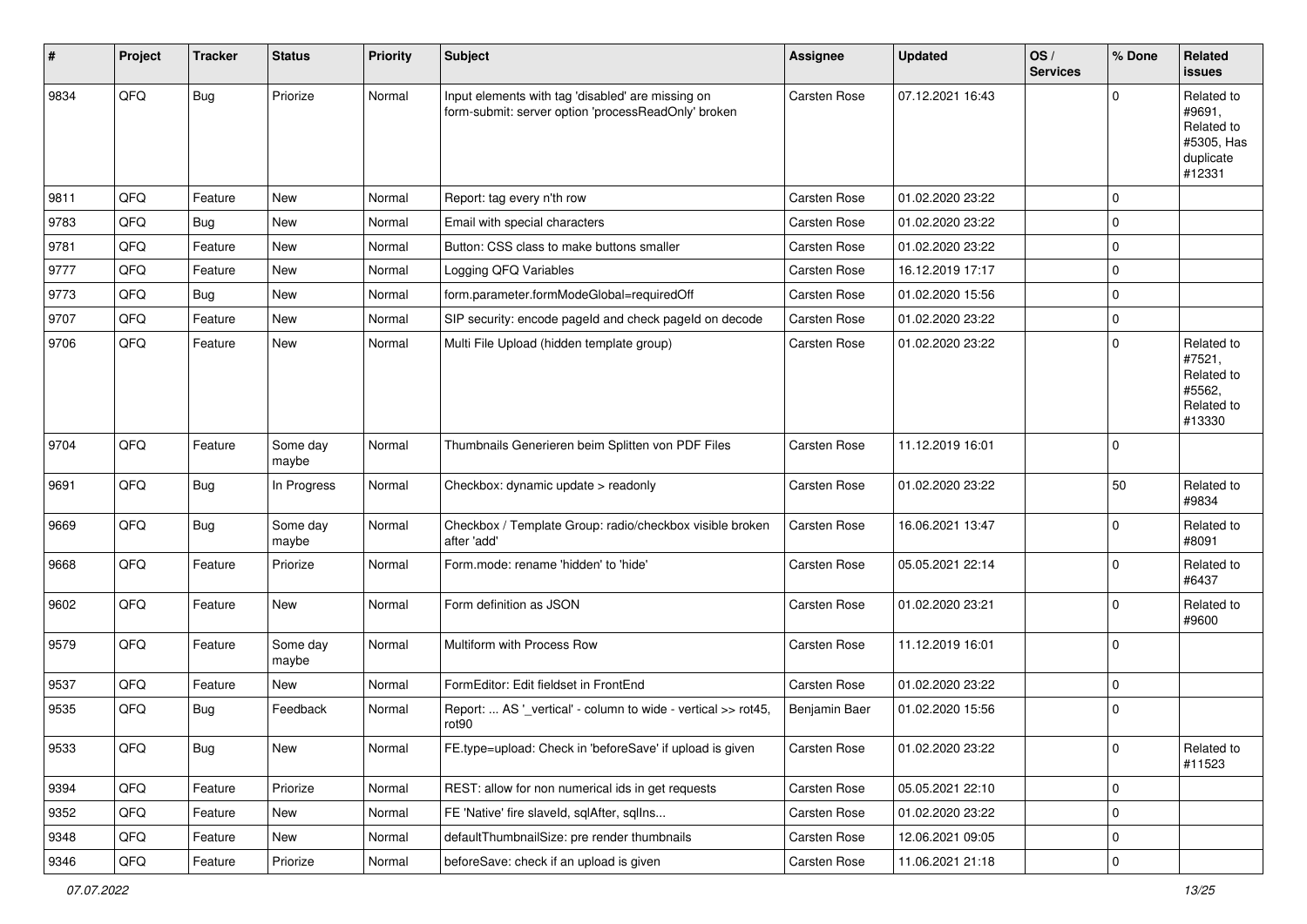| $\pmb{\#}$ | Project | <b>Tracker</b> | <b>Status</b>     | <b>Priority</b> | <b>Subject</b>                                                                  | <b>Assignee</b>     | <b>Updated</b>   | OS/<br><b>Services</b> | % Done      | Related<br><b>issues</b> |
|------------|---------|----------------|-------------------|-----------------|---------------------------------------------------------------------------------|---------------------|------------------|------------------------|-------------|--------------------------|
| 9317       | QFQ     | <b>Bug</b>     | New               | Normal          | FE.type=note: with dynamic show/hidden an empty label<br>causes trouble         | Carsten Rose        | 01.02.2020 23:22 |                        | $\mathbf 0$ |                          |
| 9281       | QFQ     | <b>Bug</b>     | Some day<br>maybe | Normal          | Allow STRICT_TRANS_TABLES                                                       | Carsten Rose        | 02.01.2021 18:43 |                        | $\mathbf 0$ |                          |
| 9275       | QFQ     | <b>Bug</b>     | New               | Normal          | autcron: t3 page, which takes to long to respond, is not<br>reported properly   | Carsten Rose        | 01.02.2020 23:22 |                        | 100         |                          |
| 9221       | QFQ     | Feature        | <b>New</b>        | Normal          | typeAhead: Zeichenlimite ausschalten                                            | Carsten Rose        | 29.06.2022 22:36 |                        | $\mathbf 0$ |                          |
| 9208       | QFQ     | Feature        | <b>New</b>        | Normal          | Manage 'recent' records                                                         | Carsten Rose        | 01.02.2020 23:22 |                        | $\mathbf 0$ |                          |
| 9177       | QFQ     | <b>Bug</b>     | <b>New</b>        | Normal          | Bug? QFQ tries to save an action FE, which has real<br>existing column name     | Carsten Rose        | 01.02.2020 23:22 |                        | $\mathbf 0$ |                          |
| 9136       | QFQ     | Feature        | <b>New</b>        | Normal          | Create ZIP files with dynamic PDFs                                              | Carsten Rose        | 06.07.2022 13:21 |                        | $\mathbf 0$ |                          |
| 9135       | QFQ     | Feature        | Priorize          | Normal          | Progress Bar generic / replace old hourglass download<br>popup                  | Benjamin Baer       | 03.01.2022 07:43 |                        | $\mathbf 0$ |                          |
| 9130       | QFQ     | Feature        | Some day<br>maybe | Normal          | tablesorter: Automatic Row numbering / Zeilenummer                              | Benjamin Baer       | 01.02.2020 23:22 |                        | $\mathbf 0$ |                          |
| 9129       | QFQ     | Feature        | New               | Normal          | sqlValidate: Message as notification, not as error                              | Carsten Rose        | 01.02.2020 23:22 |                        | $\mathbf 0$ | Related to<br>#9128      |
| 9128       | QFQ     | Feature        | New               | Normal          | Error Message: not replaced variables- a) replace back to<br>'{{', b) underline | Carsten Rose        | 01.02.2020 23:22 |                        | $\mathbf 0$ | Related to<br>#9129      |
| 9127       | QFQ     | <b>Bug</b>     | <b>New</b>        | Normal          | Error Message: change 'roll over' color - text not readable                     | Carsten Rose        | 01.02.2020 23:22 |                        | $\mathbf 0$ |                          |
| 9126       | QFQ     | <b>Bug</b>     | Some day<br>maybe | Normal          | hidden Form elements are present in page source                                 |                     | 02.01.2021 18:41 |                        | $\mathbf 0$ |                          |
| 9077       | QFQ     | Bug            | New               | Normal          | typeAheadSql: report broken SQL                                                 | Carsten Rose        | 29.06.2022 22:35 |                        | $\mathbf 0$ | Related to<br>#4018      |
| 9024       | QFQ     | <b>Bug</b>     | Some day<br>maybe | Normal          | QFQ Einarbeitung                                                                |                     | 01.02.2020 15:56 |                        | $\mathbf 0$ |                          |
| 9020       | QFQ     | <b>Bug</b>     | Some day<br>maybe | Normal          | radio mit buttonClass und dynamicUpdate lassen sich nicht<br>kombinieren        |                     | 11.12.2019 16:01 |                        | $\mathbf 0$ |                          |
| 9013       | QFQ     | <b>Bug</b>     | <b>New</b>        | Normal          | Error in Twig template not handled                                              | Carsten Rose        | 20.10.2021 13:43 |                        | $\mathbf 0$ |                          |
| 8975       | QFQ     | Feature        | <b>New</b>        | Normal          | Report Notation: 2.0                                                            | <b>Carsten Rose</b> | 01.02.2020 23:22 |                        | $\mathbf 0$ | Related to<br>#8963      |
| 8963       | QFQ     | Feature        | Priorize          | Normal          | Setting values in a store: flexible way                                         | Carsten Rose        | 05.05.2021 22:10 |                        | $\mathbf 0$ | Related to<br>#8975      |
| 8894       | QFQ     | Feature        | Some day<br>maybe | Normal          | Documentation Tags Usable in QFQ Application                                    | Carsten Rose        | 11.12.2019 16:01 |                        | $\mathsf 0$ |                          |
| 8892       | QFQ     | Feature        | Some day<br>maybe | Normal          | Display and Edit SQL Comments in Form Editor                                    | Carsten Rose        | 11.12.2019 16:01 |                        | $\mathsf 0$ |                          |
| 8806       | QFQ     | Feature        | New               | Normal          | SQL Function nl2br                                                              | Carsten Rose        | 01.02.2020 23:22 |                        | $\mathbf 0$ |                          |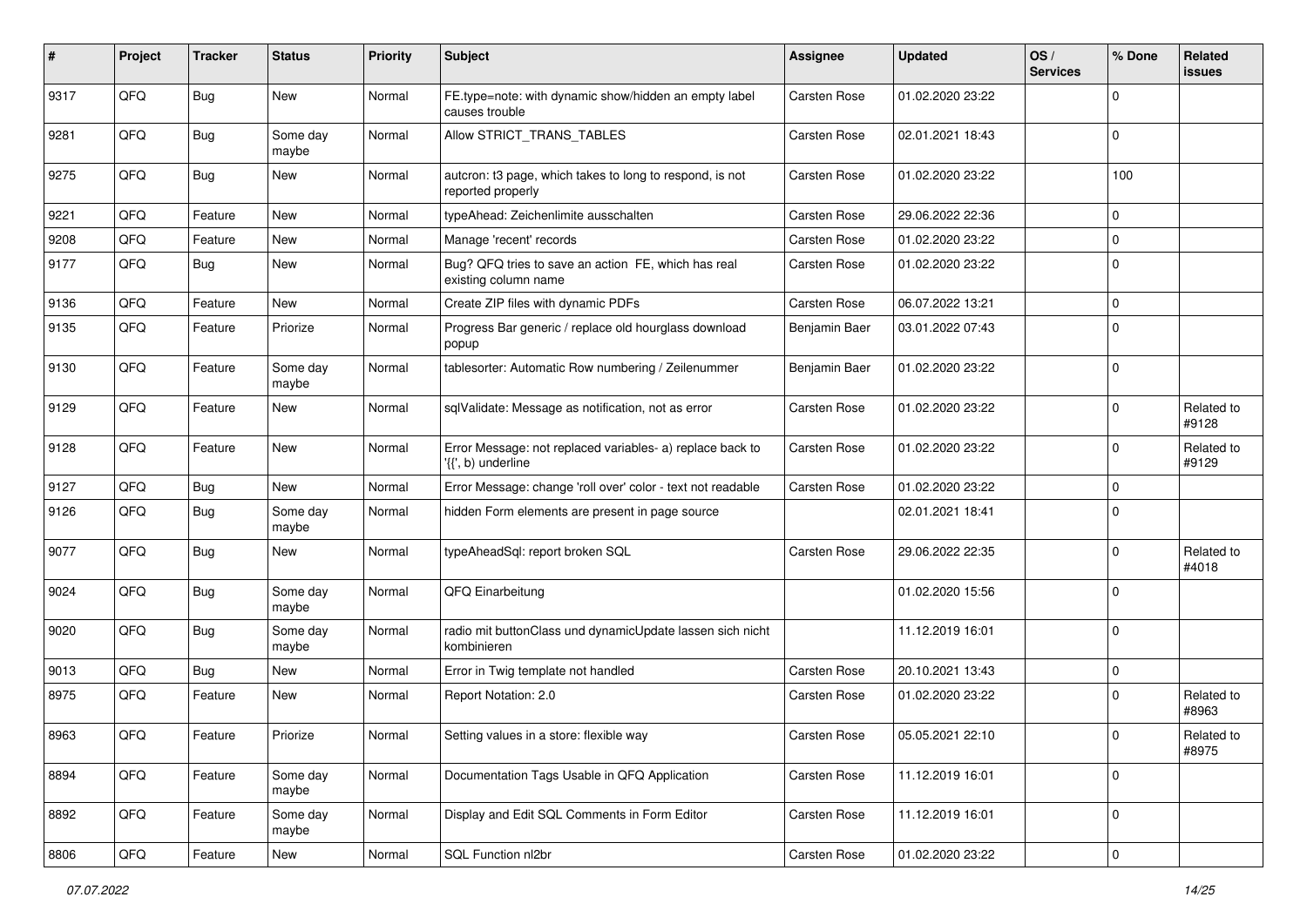| #    | Project | <b>Tracker</b> | <b>Status</b>     | <b>Priority</b> | <b>Subject</b>                                                                                         | Assignee            | <b>Updated</b>   | OS/<br><b>Services</b> | % Done      | Related<br><b>issues</b> |
|------|---------|----------------|-------------------|-----------------|--------------------------------------------------------------------------------------------------------|---------------------|------------------|------------------------|-------------|--------------------------|
| 8719 | QFQ     | Feature        | <b>New</b>        | Normal          | extraButtonLock: add support for 0/1                                                                   | Carsten Rose        | 01.02.2020 23:22 |                        | $\mathbf 0$ |                          |
| 8702 | QFQ     | Feature        | New               | Normal          | Load Record which is locked: missing user info                                                         | <b>Carsten Rose</b> | 11.12.2019 16:16 |                        | $\mathbf 0$ | Related to<br>#9789      |
| 8586 | QFQ     | Feature        | Some day<br>maybe | Normal          | QFQ: Enhance Error message for 'record not found'                                                      | <b>Carsten Rose</b> | 16.09.2021 15:10 |                        | $\mathbf 0$ |                          |
| 8585 | QFQ     | Feature        | Priorize          | Normal          | Enhance Error message for 'unknown form'                                                               | Carsten Rose        | 01.02.2020 10:13 |                        | $\mathbf 0$ |                          |
| 8584 | QFQ     | Feature        | Priorize          | Normal          | FE 'Action' - never assign to Container (except Template<br>Group)                                     | <b>Carsten Rose</b> | 01.02.2020 10:13 |                        | $\mathbf 0$ |                          |
| 8522 | QFQ     | Feature        | Some day<br>maybe | Normal          | build QFQ - npm warnings                                                                               | Benjamin Baer       | 01.02.2020 23:19 |                        | 50          |                          |
| 8520 | QFQ     | Feature        | Some day<br>maybe | Normal          | Bring QFQ to Composer                                                                                  | <b>Carsten Rose</b> | 16.09.2021 15:10 |                        | $\mathbf 0$ |                          |
| 8336 | QFQ     | Feature        | New               | Normal          | Form > modified > Close New: a) Optional disable popup, b)<br>custom text, c) mode on save: close stay | <b>Carsten Rose</b> | 01.02.2020 23:22 |                        | $\mathbf 0$ | Related to<br>#8335      |
| 8316 | QFQ     | <b>Bug</b>     | Feedback          | Normal          | Documentation/Behaviour for Nested Queries and<br>Record-Store confusing                               | Nicola Chiapolini   | 20.11.2019 09:14 |                        | $\mathbf 0$ |                          |
| 8277 | QFQ     | Feature        | Priorize          | Normal          | fe.parameter.default=                                                                                  | Carsten Rose        | 01.02.2020 23:17 |                        | $\mathbf 0$ | Related to<br>#8113      |
| 8217 | QFQ     | Feature        | <b>New</b>        | Normal          | if-elseif-else construct                                                                               | Carsten Rose        | 16.03.2021 18:41 |                        | $\mathbf 0$ | Related to<br>#10716     |
| 8187 | QFQ     | Feature        | <b>New</b>        | Normal          | Subrecord: enable/hide new button - make new/edit/delete<br>customizeable.                             | Carsten Rose        | 06.03.2021 18:44 |                        | $\mathbf 0$ | Related to<br>#11326     |
| 8106 | QFQ     | Bug            | Some day<br>maybe | Normal          | Dynamic Update: Feld kann nicht auf empty zurückgesetzt<br>werden                                      | <b>Carsten Rose</b> | 11.12.2019 16:01 |                        | $\mathbf 0$ |                          |
| 8101 | QFQ     | Feature        | Some day<br>maybe | Normal          | Password hash: support further hashing methods                                                         | <b>Carsten Rose</b> | 16.09.2021 15:10 |                        | $\mathbf 0$ |                          |
| 8089 | QFQ     | Feature        | <b>New</b>        | Normal          | Copy/Paste for FormElements                                                                            | <b>Carsten Rose</b> | 01.02.2020 23:22 |                        | $\mathbf 0$ |                          |
| 8056 | QFQ     | Feature        | Some day<br>maybe | Normal          | Termin Organisation (Reservation)                                                                      |                     | 01.02.2020 23:19 |                        | $\mathbf 0$ | Related to<br>#8658      |
| 8049 | QFQ     | Bug            | New               | Normal          | FE.type=note, column 'value': text moves some pixel to top<br>after save                               | Carsten Rose        | 01.02.2020 23:22 |                        | $\mathbf 0$ |                          |
| 8044 | QFQ     | Feature        | Priorize          | Normal          | Transaction: a) Form, b) Report                                                                        | Carsten Rose        | 05.05.2021 22:14 |                        | $\mathbf 0$ | Related to<br>#8043      |
| 8037 | QFQ     | <b>Bug</b>     | Priorize          | Normal          | FE.type=upload (advanced mode): {{slaveld:V}} missing<br>during dynamic update                         | Carsten Rose        | 01.02.2020 10:13 |                        | $\mathbf 0$ |                          |
| 8034 | QFQ     | Feature        | Priorize          | Normal          | FormElement 'data': 22.22.2222 should not be accepted                                                  | Carsten Rose        | 01.02.2020 10:13 |                        | $\mathbf 0$ |                          |
| 7965 | QFQ     | Feature        | Priorize          | Normal          | Input type 'text' with visual format - currency                                                        | Benjamin Baer       | 03.01.2022 07:45 |                        | $\mathbf 0$ |                          |
| 7924 | QFG     | Feature        | New               | Normal          | Radio/Checkbox with Tooltip                                                                            | Carsten Rose        | 01.02.2020 23:22 |                        | $\mathsf 0$ |                          |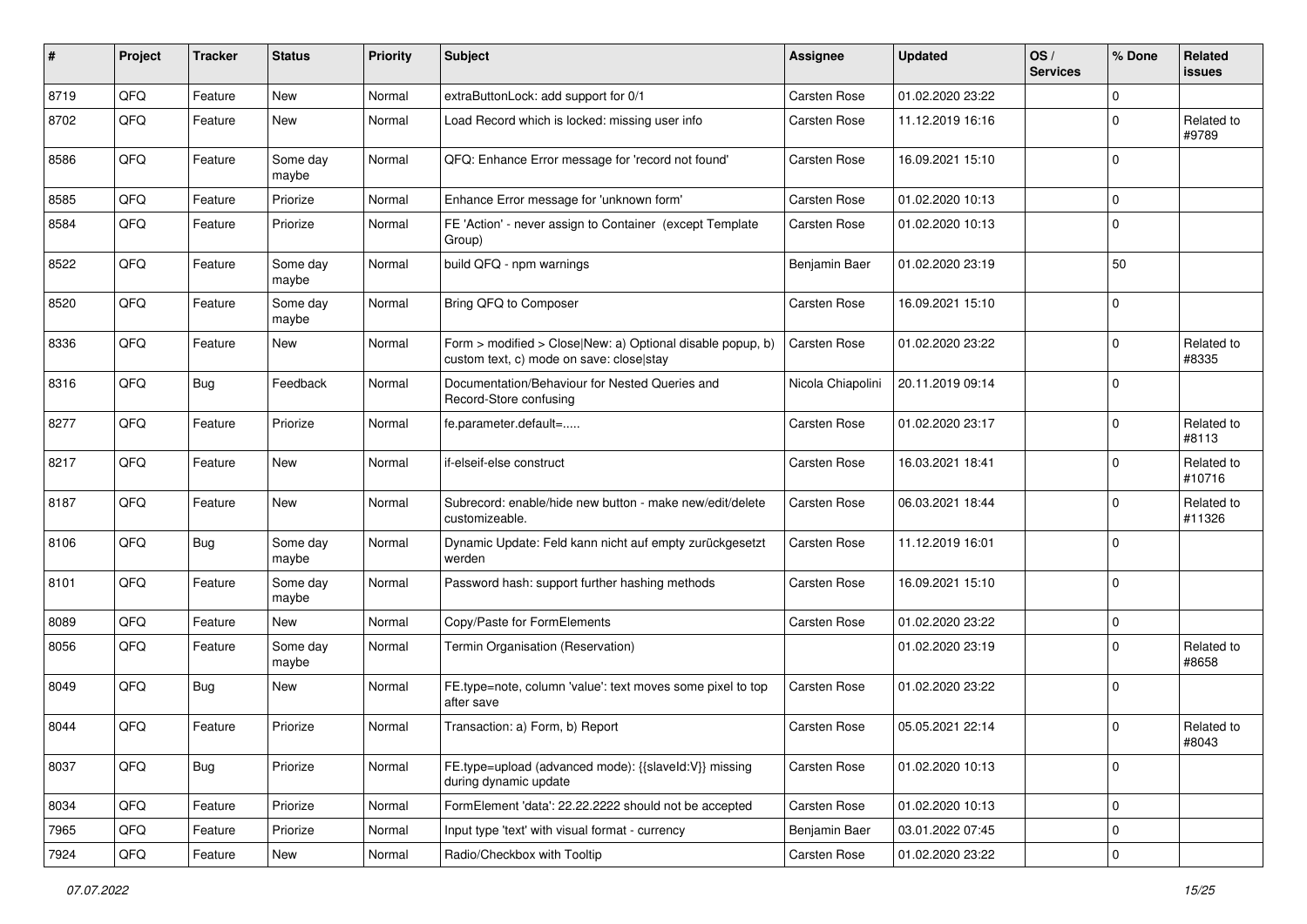| ∦    | Project | <b>Tracker</b> | <b>Status</b>     | <b>Priority</b> | <b>Subject</b>                                                                                        | Assignee            | <b>Updated</b>   | OS/<br><b>Services</b> | % Done       | Related<br>issues                                                      |
|------|---------|----------------|-------------------|-----------------|-------------------------------------------------------------------------------------------------------|---------------------|------------------|------------------------|--------------|------------------------------------------------------------------------|
| 7921 | QFQ     | Feature        | Some day<br>maybe | Normal          | Rest API Export: URL kuerzer machen                                                                   |                     | 01.02.2020 23:19 |                        | $\Omega$     |                                                                        |
| 7920 | QFQ     | Feature        | New               | Normal          | FE: Syntax Highlight, Zeinlenumbruch                                                                  | <b>Carsten Rose</b> | 01.02.2020 10:03 |                        | $\Omega$     |                                                                        |
| 7890 | QFQ     | <b>Bug</b>     | New               | Normal          | FormElement 'required': extraButtonInfo not aligned                                                   | <b>Carsten Rose</b> | 11.06.2021 21:17 |                        | $\Omega$     | Related to<br>#11517                                                   |
| 7812 | QFQ     | Feature        | New               | Normal          | FE 'Subrecord' - new option 'subrecordShowFilter',<br>'subrecordPaging'                               | <b>Carsten Rose</b> | 01.02.2020 23:22 |                        | $\Omega$     |                                                                        |
| 7795 | QFQ     | Bug            | <b>New</b>        | Normal          | Readonly Form: Typeahead-Felder                                                                       | Carsten Rose        | 01.02.2020 23:22 |                        | $\Omega$     | Related to<br>#10640                                                   |
| 7732 | QFQ     | Feature        | Some day<br>maybe | Normal          | Javascript: Lazy Loading der add on libs                                                              | Benjamin Baer       | 08.06.2022 10:38 |                        | $\Omega$     | Related to<br>#12611,<br>Related to<br>#12490,<br>Related to<br>#10013 |
| 7730 | QFQ     | Feature        | Priorize          | Normal          | SELECT Box: title in between                                                                          | Benjamin Baer       | 01.02.2020 23:22 |                        | $\Omega$     |                                                                        |
| 7685 | QFQ     | Bug            | New               | Normal          | Open FormElement from QFQ error message and save<br>modified record: error about missing {{formId:F}} | Carsten Rose        | 01.02.2020 23:22 |                        | $\Omega$     |                                                                        |
| 7683 | QFQ     | Feature        | New               | Normal          | Special column names in '{{ SELECT  AS _link }}' should<br>be detected                                | Carsten Rose        | 01.02.2020 23:21 |                        | $\Omega$     |                                                                        |
| 7681 | QFQ     | Feature        | <b>New</b>        | Normal          | Optional switch off 'check for modified record'                                                       | <b>Carsten Rose</b> | 01.02.2020 23:21 |                        | $\Omega$     |                                                                        |
| 7660 | QFQ     | Feature        | New               | Normal          | IMAP: import mails to DB, move / delete mails                                                         | <b>Carsten Rose</b> | 01.02.2020 09:52 |                        | $\Omega$     |                                                                        |
| 7656 | QFQ     | <b>Bug</b>     | Priorize          | Normal          | FE with required, 'pattern' and 'extraButtonLock': always<br>complain about missing value             | <b>Carsten Rose</b> | 01.02.2020 10:13 |                        | $\Omega$     |                                                                        |
| 7630 | QFQ     | Feature        | Priorize          | Normal          | detailed error message for simple upload                                                              | <b>Carsten Rose</b> | 01.02.2020 10:13 |                        | $\Omega$     |                                                                        |
| 7616 | QFQ     | Bug            | Priorize          | Normal          | Selectlist with Enum & Dynamic Update                                                                 | <b>Carsten Rose</b> | 01.02.2020 10:13 |                        | $\Omega$     |                                                                        |
| 7574 | QFQ     | <b>Bug</b>     | New               | Normal          | Substitute error: form element not reported / dont parse<br>Form.note                                 | <b>Carsten Rose</b> | 01.02.2020 23:21 |                        | $\Omega$     |                                                                        |
| 7547 | QFQ     | <b>Bug</b>     | New               | Normal          | Error Message in afterSave: wrong parameter column<br>reported                                        | <b>Carsten Rose</b> | 01.02.2020 23:22 |                        | $\Omega$     |                                                                        |
| 7524 | QFQ     | Bug            | <b>New</b>        | Normal          | QFQ throws a 'General Error' if 'fileadmin/protected/log/' is<br>not writeable                        | Carsten Rose        | 01.02.2020 23:22 |                        | $\Omega$     |                                                                        |
| 7522 | QFG     | Feature        | Priorize          | Normal          | Inserting default index.html to folder (Avoid Apache Indexing) Carsten Rose                           |                     | 01.02.2020 10:13 |                        | $\mathbf{0}$ |                                                                        |
| 7521 | QFQ     | Feature        | New               | Normal          | TemplateGroup: fe.type=upload                                                                         | Carsten Rose        | 01.02.2020 23:21 |                        | 0            | Related to<br>#9706                                                    |
| 7520 | QFQ     | Feature        | New               | Normal          | QR Code:  AS _qr ( AS _link)                                                                          | Carsten Rose        | 01.02.2020 23:22 |                        | 0            |                                                                        |
| 7519 | QFQ     | Feature        | New               | Normal          | Select: Multi                                                                                         | Carsten Rose        | 01.02.2020 23:22 |                        | $\mathbf 0$  |                                                                        |
| 7513 | QFG     | <b>Bug</b>     | New               | Normal          | Radios not correct aligned                                                                            | Carsten Rose        | 01.02.2020 23:22 |                        | 0            |                                                                        |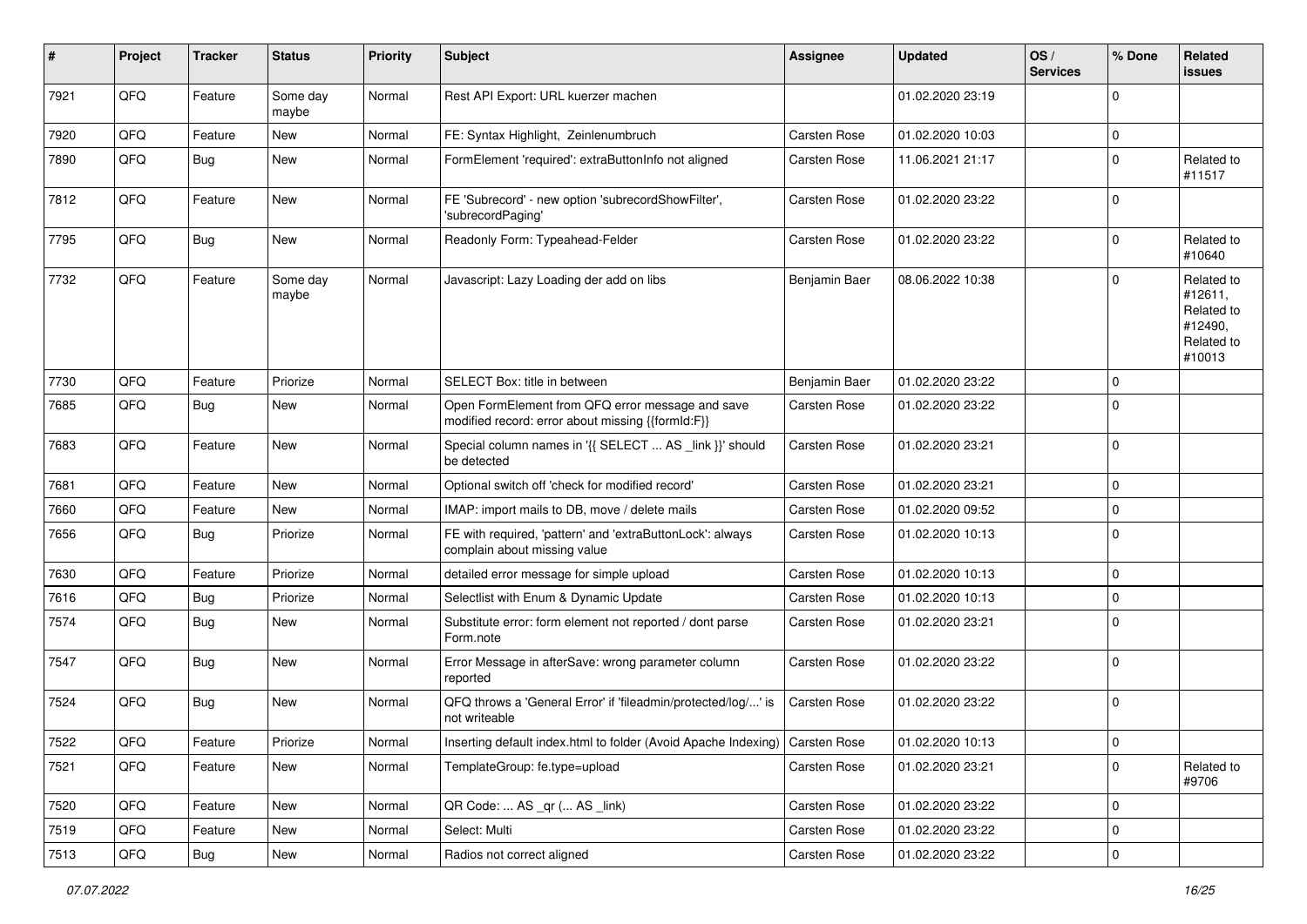| #    | Project | <b>Tracker</b> | <b>Status</b>     | <b>Priority</b> | <b>Subject</b>                                                                                 | Assignee            | <b>Updated</b>   | OS/<br><b>Services</b> | % Done      | <b>Related</b><br><b>issues</b> |
|------|---------|----------------|-------------------|-----------------|------------------------------------------------------------------------------------------------|---------------------|------------------|------------------------|-------------|---------------------------------|
| 7512 | QFQ     | <b>Bug</b>     | <b>New</b>        | Normal          | FE: inputType=number >> 'pattern' is not respected                                             | Carsten Rose        | 01.02.2020 23:22 |                        | $\Omega$    |                                 |
| 7481 | QFQ     | Feature        | New               | Normal          | Detect 'BaseUrl' automatically                                                                 | Carsten Rose        | 01.02.2020 23:21 |                        | $\mathbf 0$ |                                 |
| 7480 | QFQ     | Feature        | <b>New</b>        | Normal          | Record History (Undo / Redo)                                                                   | Carsten Rose        | 11.12.2019 16:16 |                        | $\mathbf 0$ | Related to<br>#2361             |
| 7453 | QFQ     | Feature        | Some day<br>maybe | Normal          | import / export forms QFQ                                                                      | Carsten Rose        | 16.09.2021 15:10 |                        | $\mathbf 0$ |                                 |
| 7452 | QFQ     | Feature        | Some day<br>maybe | Normal          | automate deployment new QFQ version                                                            | <b>Carsten Rose</b> | 16.09.2021 15:10 |                        | $\mathbf 0$ |                                 |
| 7402 | QFQ     | <b>Bug</b>     | Some day<br>maybe | Normal          | thumbnail cache: outdated picture when permission denied<br>and permission resolved.           |                     | 01.02.2020 23:20 |                        | $\pmb{0}$   |                                 |
| 7342 | QFQ     | Feature        | <b>New</b>        | Normal          | add content = hide_this                                                                        | Carsten Rose        | 01.02.2020 23:21 |                        | $\mathbf 0$ |                                 |
| 7336 | QFQ     | Feature        | Some day<br>maybe | Normal          | PDF Upload: disallow PDFs with specific Meta information                                       | Carsten Rose        | 11.12.2019 16:01 |                        | $\mathbf 0$ |                                 |
| 7290 | QFQ     | Feature        | Priorize          | Normal          | FormEditor: title as textarea if LEN(title)>60                                                 | Carsten Rose        | 01.02.2020 10:13 |                        | $\mathbf 0$ | Blocked by<br>#7682             |
| 7281 | QFQ     | <b>Bug</b>     | Some day<br>maybe | Normal          | Subrecords: on large screen separator line too short                                           |                     | 01.02.2020 23:19 |                        | $\mathbf 0$ |                                 |
| 7280 | QFQ     | Feature        | <b>New</b>        | Normal          | recently used table                                                                            | Carsten Rose        | 01.02.2020 23:21 |                        | $\mathsf 0$ |                                 |
| 7278 | QFQ     | Feature        | Some day<br>maybe | Normal          | Form: Wert vordefinieren der immer gesetzt wird                                                |                     | 02.05.2021 09:27 |                        | $\Omega$    |                                 |
| 7261 | QFQ     | Bug            | <b>New</b>        | Normal          | Report pathFilename for user without path, only the filename                                   | Carsten Rose        | 01.02.2020 23:21 |                        | $\mathbf 0$ |                                 |
| 7239 | QFQ     | Feature        | <b>New</b>        | Normal          | TinyMCE: html tag whitelist                                                                    | Carsten Rose        | 01.02.2020 23:21 |                        | $\mathbf 0$ | Related to<br>#14320            |
| 7229 | QFQ     | Feature        | Some day<br>maybe | Normal          | New FormElement.type: Button                                                                   |                     | 01.02.2021 12:32 |                        | $\mathbf 0$ |                                 |
| 7219 | QFQ     | Bug            | <b>New</b>        | Normal          | typeSheadSql / typeAheadSqlPrefetch: change to curly<br>braces                                 | Carsten Rose        | 01.02.2020 23:21 |                        | $\mathbf 0$ |                                 |
| 7217 | QFQ     | Feature        | Priorize          | Normal          | Download: notice User if `_sip=?` is missing                                                   | Carsten Rose        | 01.02.2020 10:13 |                        | $\mathsf 0$ |                                 |
| 7175 | QFQ     | Feature        | <b>New</b>        | Normal          | Upload: md5 hash as filename                                                                   | Carsten Rose        | 01.02.2020 23:21 |                        | $\mathbf 0$ |                                 |
| 7119 | QFQ     | Feature        | <b>New</b>        | Normal          | Upload: scaleDownWidth, scaleDownHeight                                                        | Carsten Rose        | 01.02.2020 23:21 |                        | $\mathbf 0$ |                                 |
| 7109 | QFQ     | Feature        | <b>New</b>        | Normal          | Dynamic Updates: row/element hide                                                              | Carsten Rose        | 01.02.2020 23:22 |                        | $\mathbf 0$ | Has<br>duplicate<br>#4081       |
| 7108 | QFQ     | Feature        | Some day<br>maybe | Normal          | <b>QFQ Wrap Elements</b>                                                                       |                     | 11.12.2019 16:01 |                        | $\mathbf 0$ |                                 |
| 7107 | QFQ     | Feature        | Some day<br>maybe | Normal          | Showcase Registration Tool: Anmeldung / Administration :<br>Liste Anmeldungen / Emaileinaldung | Carsten Rose        | 11.12.2019 16:01 |                        | $\mathbf 0$ |                                 |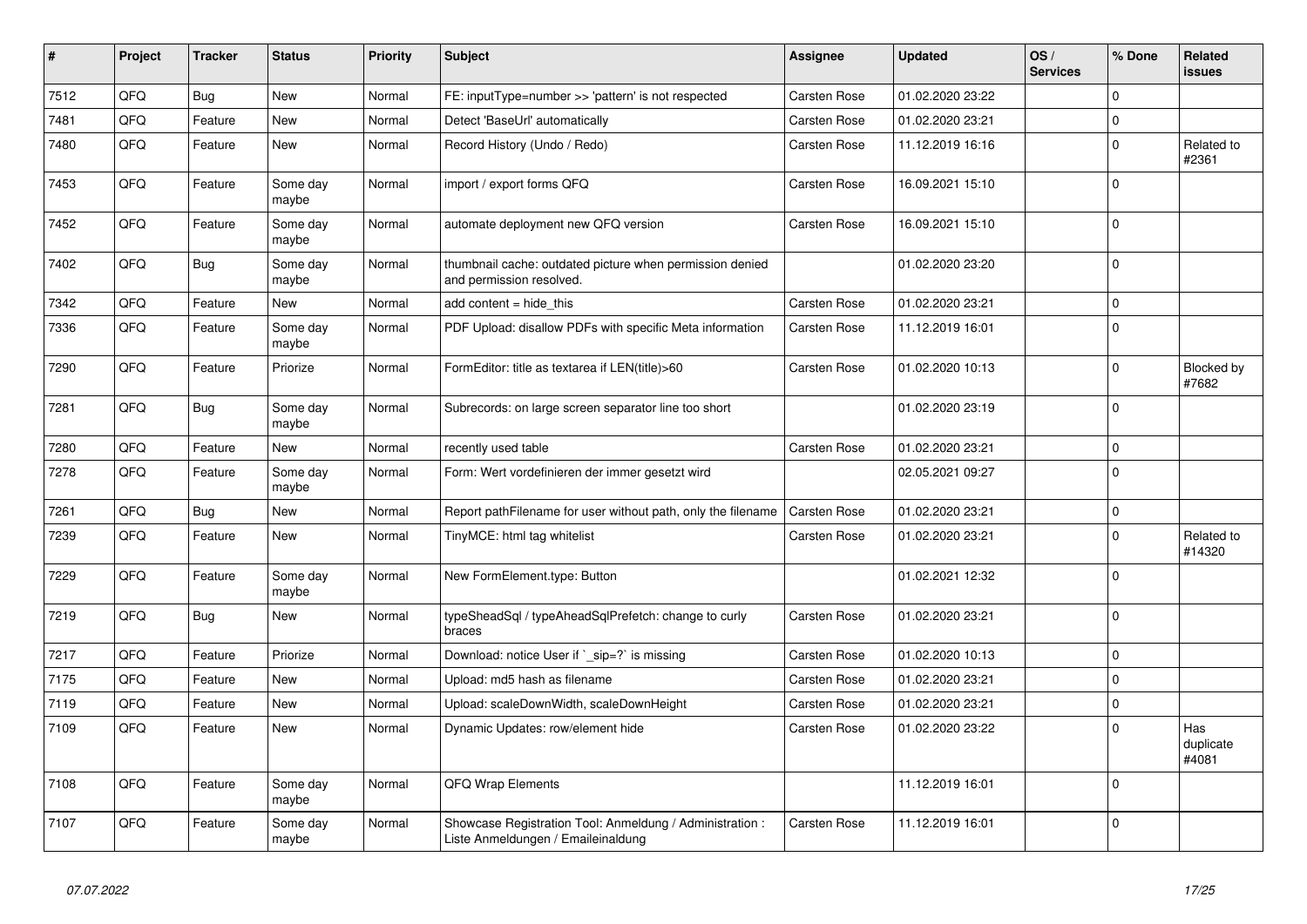| #    | Project | <b>Tracker</b> | <b>Status</b>     | Priority | <b>Subject</b>                                                                                                             | <b>Assignee</b>     | <b>Updated</b>   | OS/<br><b>Services</b> | % Done      | Related<br>issues   |
|------|---------|----------------|-------------------|----------|----------------------------------------------------------------------------------------------------------------------------|---------------------|------------------|------------------------|-------------|---------------------|
| 7106 | QFQ     | Feature        | Some day<br>maybe | Normal   | Beispiel Nummerierung von Rows in Report                                                                                   |                     | 11.12.2019 16:01 |                        | $\mathbf 0$ |                     |
| 7105 | QFQ     | Feature        | Some day<br>maybe | Normal   | Beispiel wie man in einer zweiten Tabelle speichert.                                                                       |                     | 11.12.2019 16:01 |                        | $\mathbf 0$ |                     |
| 7104 | QFQ     | Feature        | Some day<br>maybe | Normal   | Manual: hint about escaping if '\r' appears in mail body                                                                   |                     | 11.12.2019 16:01 |                        | $\Omega$    |                     |
| 7102 | QFQ     | Feature        | <b>New</b>        | Normal   | Comment sign in report: '#' and '--'                                                                                       | Carsten Rose        | 01.02.2020 23:21 |                        | $\mathbf 0$ |                     |
| 7101 | QFQ     | Bug            | Some day<br>maybe | Normal   | 'form' in SIP and 'report' - breaks                                                                                        |                     | 01.02.2020 23:20 |                        | $\mathbf 0$ |                     |
| 7100 | QFQ     | Feature        | Some day<br>maybe | Normal   | Download: log access, max downloads, time limit                                                                            |                     | 01.02.2020 23:19 |                        | $\mathbf 0$ |                     |
| 7099 | QFQ     | Feature        | <b>New</b>        | Normal   | Redesign FormEditor                                                                                                        | Carsten Rose        | 01.02.2020 23:21 |                        | $\mathbf 0$ |                     |
| 7014 | QFQ     | Bug            | <b>New</b>        | Normal   | Sending invalid emails succeeds when<br>debug.redirectAllMailTo is set                                                     | Carsten Rose        | 01.02.2020 23:21 |                        | $\Omega$    |                     |
| 7002 | QFQ     | <b>Bug</b>     | New               | Normal   | Dynamic Update: row does not disappear / appear                                                                            | <b>Carsten Rose</b> | 01.02.2020 23:22 |                        | $\mathbf 0$ |                     |
| 6998 | QFQ     | Feature        | Priorize          | Normal   | Form: with debug=on show column information as tooltip of<br>column label                                                  | Carsten Rose        | 01.02.2020 10:13 |                        | $\Omega$    |                     |
| 6992 | QFQ     | Feature        | Some day<br>maybe | Normal   | DB exception: Syntax Highlight                                                                                             |                     | 11.12.2019 16:01 |                        | $\mathbf 0$ | Related to<br>#5450 |
| 6972 | QFQ     | Feature        | Some day<br>maybe | Normal   | Fabric Clipboard / cross browser tab                                                                                       | Benjamin Baer       | 01.02.2020 23:21 |                        | $\mathbf 0$ |                     |
| 6970 | QFQ     | Feature        | Some day<br>maybe | Normal   | tablesorter: default fuer 'sortReset' aendern von 'Ctrl' zu 'Alt'                                                          | Benjamin Baer       | 01.02.2020 23:21 |                        | $\mathbf 0$ |                     |
| 6912 | QFQ     | <b>Bug</b>     | <b>New</b>        | Normal   | error Message Var 'deadline' already set in SIP - in Form<br>with FE.value={{deadline:R:::{{deadlinePeriod:Y}}}}           | Carsten Rose        | 01.02.2020 23:21 |                        | $\mathbf 0$ |                     |
| 6870 | QFQ     | Feature        | Priorize          | Normal   | Click on '_link' triggers an API call                                                                                      | Benjamin Baer       | 03.01.2022 08:25 |                        | $\mathbf 0$ |                     |
| 6855 | QFQ     | Feature        | New               | Normal   | With {{feUser:U}}!={{feUser:T}}: Save / Delete: only possible<br>with {{feUserSave:U}}='yes' and '{{feUserDelete:U}}='yes' | Carsten Rose        | 01.02.2020 23:21 |                        | $\mathbf 0$ |                     |
| 6801 | QFQ     | Feature        | Priorize          | Normal   | Fabric: Maximize / FullIscreen                                                                                             | Benjamin Baer       | 21.03.2022 09:56 |                        | $\mathbf 0$ |                     |
| 6765 | QFQ     | Feature        | New               | Normal   | Moeglichkeit via QFQ eigene Logs zu schreiben                                                                              | Carsten Rose        | 01.02.2020 23:21 |                        | $\mathbf 0$ |                     |
| 6723 | QFQ     | Feature        | New               | Normal   | Report QFQ Installation and Version                                                                                        | <b>Carsten Rose</b> | 12.06.2021 09:07 |                        | $\mathbf 0$ |                     |
| 6715 | QFQ     | Feature        | Some day<br>maybe | Normal   | Code-Refactoring: dbArray vereinheitlichen                                                                                 | Carsten Rose        | 11.12.2019 16:02 |                        | 0           |                     |
| 6704 | QFQ     | Feature        | Some day<br>maybe | Normal   | Upload Mode: Bilder in Notizen rechts sollen aktuellen<br>Upload repräsentieren.                                           |                     | 01.02.2020 23:19 |                        | $\mathbf 0$ | Related to<br>#3264 |
| 6677 | QFQ     | <b>Bug</b>     | New               | Normal   | Error message FE Action Element: no/wrong FE reference<br>who cause the problem.                                           | Carsten Rose        | 01.02.2020 23:21 |                        | 0           |                     |
| 6609 | QFG     | Feature        | New               | Normal   | Formlet: JSON API erweitern                                                                                                | Carsten Rose        | 01.02.2020 23:21 |                        | 50          |                     |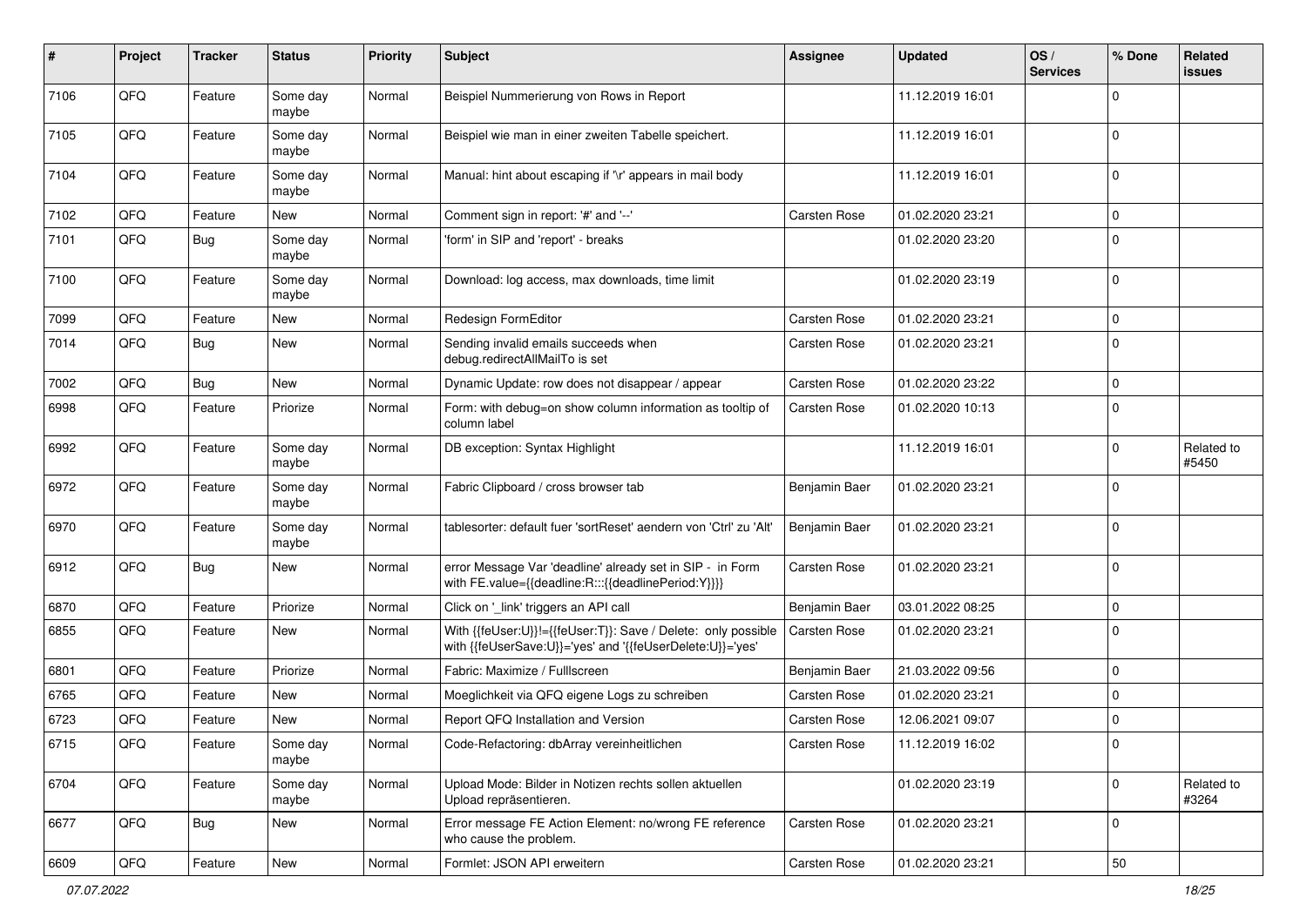| #    | Project | <b>Tracker</b> | <b>Status</b>     | <b>Priority</b> | <b>Subject</b>                                                                                        | <b>Assignee</b>     | <b>Updated</b>   | OS/<br><b>Services</b> | % Done      | Related<br><b>issues</b>                    |
|------|---------|----------------|-------------------|-----------------|-------------------------------------------------------------------------------------------------------|---------------------|------------------|------------------------|-------------|---------------------------------------------|
| 6602 | QFQ     | Feature        | <b>New</b>        | Normal          | Formlet: in Report auf Mausklick ein mini-form oeffnen                                                | Carsten Rose        | 11.12.2019 16:16 |                        | $\Omega$    |                                             |
| 6594 | QFQ     | Feature        | New               | Normal          | Excel: on download, check if there is a valid sip                                                     | Carsten Rose        | 01.02.2020 23:21 |                        | $\mathbf 0$ |                                             |
| 6574 | QFQ     | Bug            | Priorize          | Normal          | qfq.log: Fehlermeldung wurde angezeigt, aber nicht geloggt                                            | Carsten Rose        | 01.02.2020 10:13 |                        | $\pmb{0}$   |                                             |
| 6566 | QFQ     | <b>Bug</b>     | Priorize          | Normal          | Link Function 'delete': provided parameter missing on page<br>reload                                  | Benjamin Baer       | 03.01.2022 08:08 |                        | $\mathbf 0$ |                                             |
| 6515 | QFQ     | Feature        | Some day<br>maybe | Normal          | Formular: Felder dynamisch ein/ausblenden                                                             |                     | 11.12.2019 16:02 |                        | $\mathbf 0$ |                                             |
| 6483 | QFQ     | <b>Bug</b>     | New               | Normal          | R Store funktioniert nicht bei 'Report Notation' im FE                                                | Carsten Rose        | 01.02.2020 23:21 |                        | $\pmb{0}$   |                                             |
| 6462 | QFQ     | Bug            | <b>New</b>        | Normal          | File Upload: Nutzlose Fehlermeldung wenn Datei zu gross                                               | <b>Carsten Rose</b> | 01.02.2020 23:21 |                        | $\mathbf 0$ | Related to<br>#6139                         |
| 6437 | QFQ     | Feature        | <b>New</b>        | Normal          | Neuer Mode Button bei FormElementen                                                                   | <b>Carsten Rose</b> | 01.02.2020 23:21 |                        | $\Omega$    | Related to<br>#9668.<br>Blocked by<br>#9678 |
| 6299 | QFQ     | Feature        | Some day<br>maybe | Normal          | Attack detection: log table with invalid SIP access                                                   |                     | 11.12.2019 16:02 |                        | $\mathbf 0$ | Related to<br>#3947                         |
| 6292 | QFQ     | Feature        | <b>New</b>        | Normal          | Download: File speichern mit Hash aber original Filename in<br>der Datenbank vermerken fuer Downloads | <b>Carsten Rose</b> | 01.02.2020 23:21 |                        | $\mathbf 0$ |                                             |
| 6289 | QFQ     | Feature        | <b>New</b>        | Normal          | Form: Log                                                                                             | Carsten Rose        | 01.02.2020 23:21 |                        | $\pmb{0}$   |                                             |
| 6288 | QFQ     | Feature        | Some day<br>maybe | Normal          | Best Practice: Erklaeren wie man ein Formular ganz in<br>'weiss' erstellen kann                       |                     | 11.12.2019 16:02 |                        | $\mathbf 0$ |                                             |
| 6261 | QFQ     | Feature        | <b>New</b>        | Normal          | Persistent SIP                                                                                        | <b>Carsten Rose</b> | 12.06.2021 09:07 |                        | $\mathbf 0$ | Related to<br>#10819                        |
| 6250 | QFQ     | Feature        | In Progress       | Normal          | Enhance layout: a) Subrecord, b) Subrecord-Title                                                      | <b>Carsten Rose</b> | 01.02.2020 23:22 |                        | $\mathbf 0$ | Related to<br>#5391                         |
| 6224 | QFQ     | Feature        | Priorize          | Normal          | Dynamic update: fade in/out fields                                                                    | Benjamin Baer       | 21.03.2022 09:50 |                        | $\mathbf 0$ |                                             |
| 6140 | QFQ     | Bug            | Priorize          | Normal          | QFQ DnD Sort: Locked fields                                                                           | Benjamin Baer       | 21.03.2022 09:56 |                        | $\mathbf 0$ |                                             |
| 6084 | QFQ     | Feature        | Some day<br>maybe | Normal          | New escape type: 'D' - convert date                                                                   |                     | 01.02.2020 23:19 |                        | $\Omega$    |                                             |
| 6083 | QFQ     | Feature        | Some day<br>maybe | Normal          | Dynamic Update: Value Check via SQL                                                                   |                     | 11.12.2019 16:02 |                        | $\Omega$    |                                             |
| 5991 | QFQ     | <b>Bug</b>     | Some day<br>maybe | Normal          | URLs with 'I' or long parameter are problematic                                                       | Carsten Rose        | 01.02.2020 23:19 |                        | $\Omega$    |                                             |
| 5983 | QFQ     | Feature        | Some day<br>maybe | Normal          | Form Submit (save & update): normalize date/-time FE                                                  | <b>Carsten Rose</b> | 01.02.2020 23:19 |                        | $\mathbf 0$ |                                             |
| 5942 | QFQ     | Feature        | Priorize          | Normal          | "L' and 'type': append to links, generate via ' link' by using 'u:'                                   | <b>Carsten Rose</b> | 01.02.2020 10:13 |                        | $\Omega$    |                                             |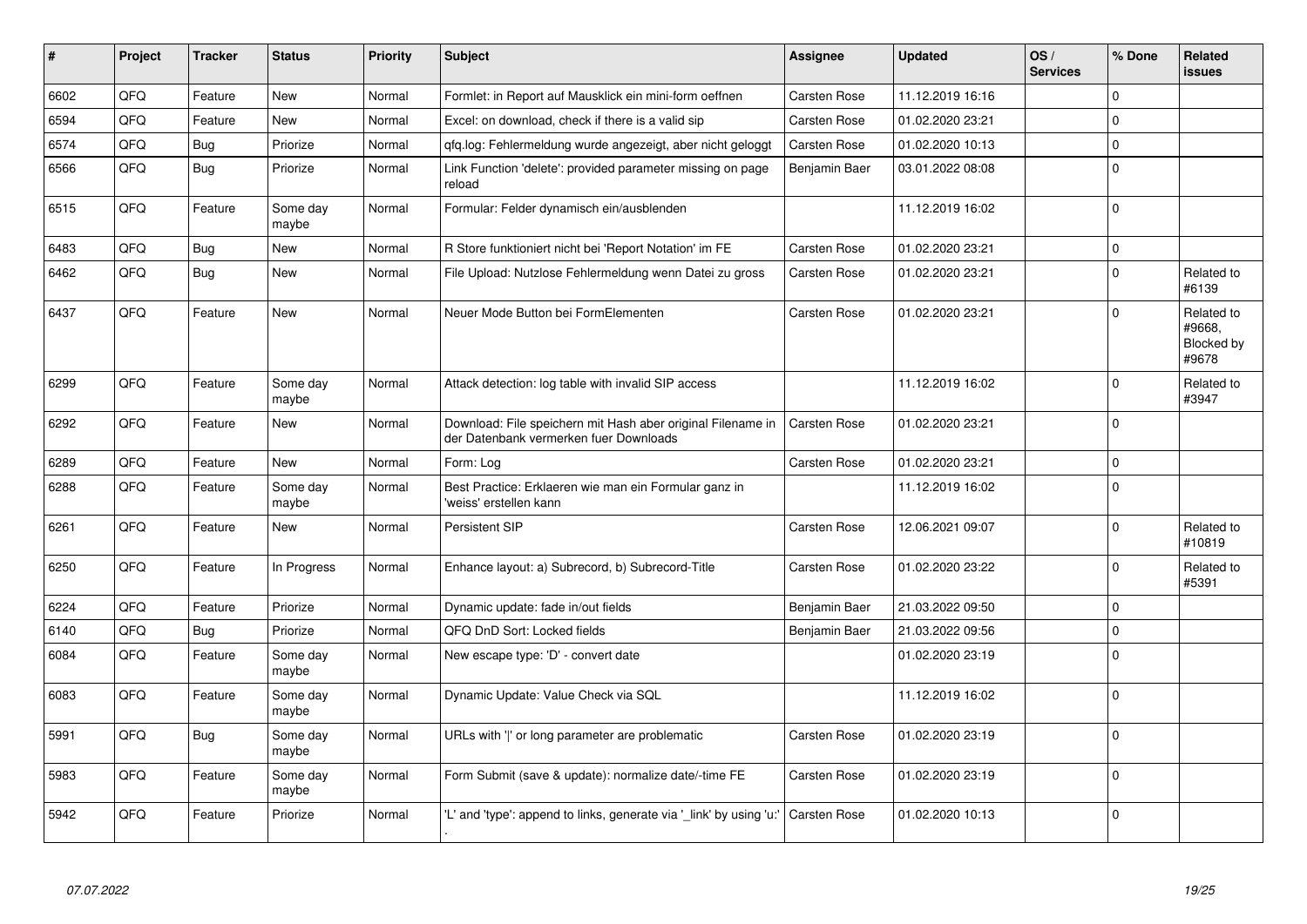| #    | Project | <b>Tracker</b> | <b>Status</b>     | <b>Priority</b> | <b>Subject</b>                                                                    | <b>Assignee</b>     | <b>Updated</b>   | OS/<br><b>Services</b> | % Done      | Related<br><b>issues</b>                    |
|------|---------|----------------|-------------------|-----------------|-----------------------------------------------------------------------------------|---------------------|------------------|------------------------|-------------|---------------------------------------------|
| 5923 | QFQ     | Feature        | Some day<br>maybe | Normal          | fillStoreSystemBySqlLate                                                          |                     | 01.02.2020 23:19 |                        | $\Omega$    |                                             |
| 5895 | QFQ     | Feature        | Some day<br>maybe | Normal          | Tutorial: List of all QFQ Features                                                |                     | 01.02.2020 23:19 |                        | $\mathbf 0$ |                                             |
| 5894 | QFQ     | Feature        | Feedback          | Normal          | Typeahead in Report: show/hide rows dynamically                                   | <b>Carsten Rose</b> | 18.02.2022 08:50 |                        | $\Omega$    | Related to<br>#5893,<br>Related to<br>#5885 |
| 5893 | QFQ     | Feature        | Some day<br>maybe | Normal          | Edit on double-click                                                              |                     | 01.02.2020 23:19 |                        | $\Omega$    | Related to<br>#5894                         |
| 5892 | QFQ     | Feature        | Some day<br>maybe | Normal          | QFQ should use T3 API to manipulate FE GROUP<br>membership                        |                     | 01.02.2020 23:20 |                        | $\mathbf 0$ |                                             |
| 5877 | QFQ     | <b>Bug</b>     | Some day<br>maybe | Normal          | FE.type=note:bsColumn strange behaviour                                           |                     | 01.02.2020 23:19 |                        | $\mathbf 0$ |                                             |
| 5852 | QFQ     | Feature        | Some day<br>maybe | Normal          | Logging: mail.log / sql.log - im FE anzeigen und via AJAX<br>aktualisieren        | Carsten Rose        | 01.02.2020 23:19 |                        | $\mathbf 0$ | Related to<br>#5885                         |
| 5851 | QFQ     | Feature        | Some day<br>maybe | Normal          | Queue System implementieren: MQTT, RabbitMQ                                       |                     | 01.02.2020 23:20 |                        | $\mathbf 0$ | Related to<br>#5715                         |
| 5850 | QFQ     | Feature        | Some day<br>maybe | Normal          | Deployment: In QFQ Doc best practice fuer zeitgemaesses<br>Deployment beschreiben |                     | 01.02.2020 23:20 |                        | $\Omega$    |                                             |
| 5805 | QFQ     | Feature        | Some day<br>maybe | Normal          | TypeAHead SQL value instead of key stored                                         |                     | 01.02.2020 23:19 |                        | $\mathbf 0$ | Related to<br>#5444                         |
| 5783 | QFQ     | Feature        | Some day<br>maybe | Normal          | <b>BPMN View/Edit</b>                                                             |                     | 11.12.2019 16:02 |                        | $\Omega$    |                                             |
| 5782 | QFQ     | Feature        | New               | Normal          | NextCloud API                                                                     | Carsten Rose        | 01.02.2020 10:02 |                        | $\mathbf 0$ |                                             |
| 5768 | QFQ     | Bug            | Some day<br>maybe | Normal          | '{{pageLanguage:T}}' missing if QFQ is called via api                             | Carsten Rose        | 01.02.2020 23:19 |                        | $\Omega$    |                                             |
| 5706 | QFQ     | Bug            | Some day<br>maybe | Normal          | upload: fileDestination needs to be sanatized                                     | Carsten Rose        | 01.02.2020 23:19 |                        | $\mathbf 0$ |                                             |
| 5695 | QFQ     | Feature        | In Progress       | Normal          | Multiform                                                                         | Carsten Rose        | 02.01.2021 18:38 |                        | $\mathbf 0$ |                                             |
| 5665 | QFQ     | Feature        | Some day<br>maybe | Normal          | Versuch das '{{!' nicht mehr noetig ist.                                          | <b>Carsten Rose</b> | 01.02.2020 23:20 |                        | $\mathbf 0$ | Related to<br>#7432,<br>Related to<br>#7434 |
| 5579 | QFQ     | Feature        | Some day<br>maybe | Normal          | Enhance Doc / Presentation: variable type 'link column type'                      | Carsten Rose        | 01.02.2020 23:19 |                        | $\mathbf 0$ |                                             |
| 5576 | QFQ     | Bug            | New               | Normal          | Using MySQL 'DROP' requires privilege - wich is not really<br>necessary.          | Carsten Rose        | 01.02.2020 23:21 |                        | $\mathbf 0$ |                                             |
| 5562 | QFQ     | Feature        | Priorize          | Normal          | Drag'n'Drop fuer Uploads                                                          | Benjamin Baer       | 21.03.2022 09:52 |                        | $\mathbf 0$ | Related to<br>#9706                         |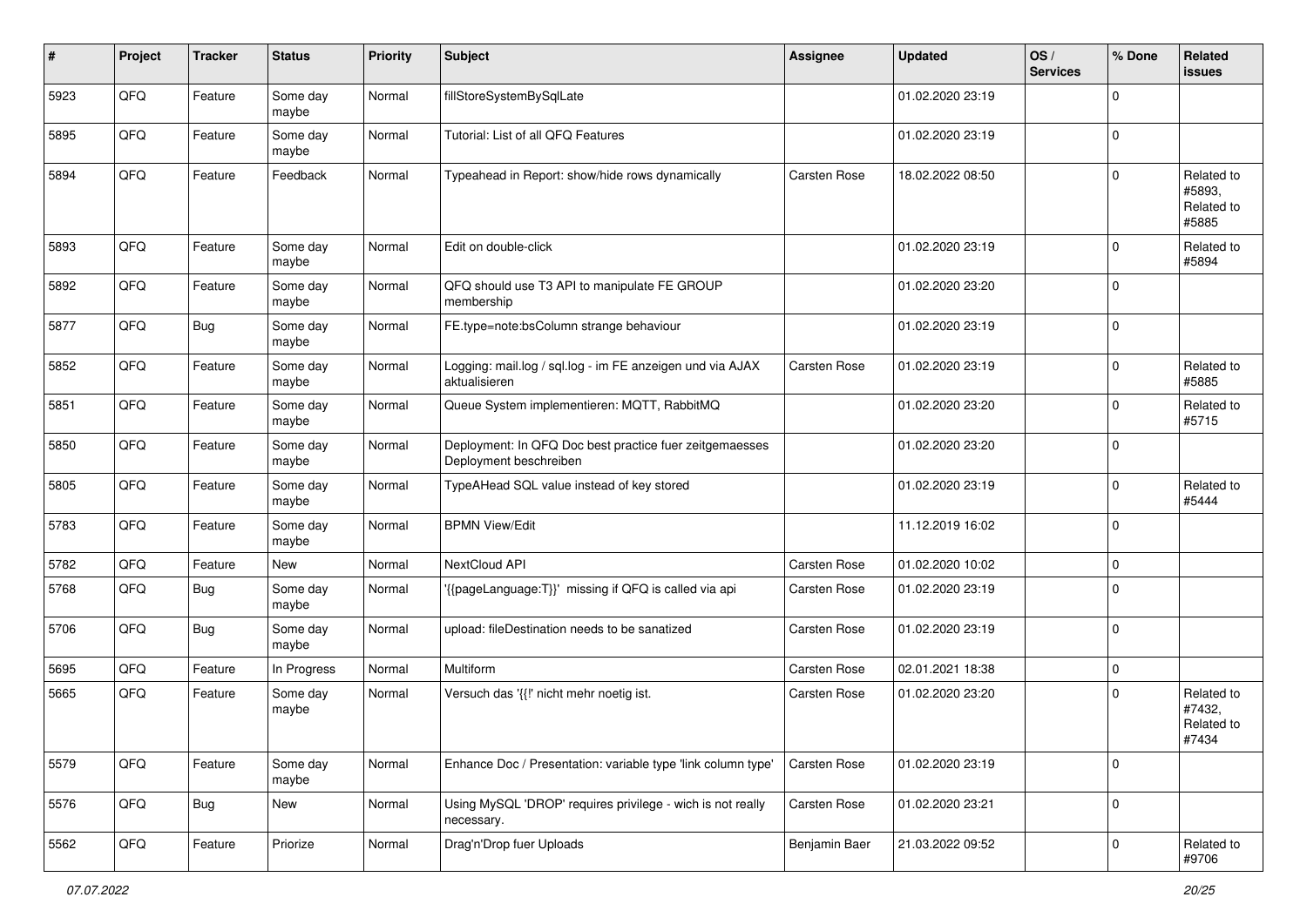| ∦    | Project | <b>Tracker</b> | <b>Status</b>     | <b>Priority</b> | <b>Subject</b>                                                                                                       | Assignee            | <b>Updated</b>   | OS/<br><b>Services</b> | % Done      | Related<br>issues                           |
|------|---------|----------------|-------------------|-----------------|----------------------------------------------------------------------------------------------------------------------|---------------------|------------------|------------------------|-------------|---------------------------------------------|
| 5559 | QFQ     | <b>Bug</b>     | New               | Normal          | FE.type = Upload: 'accept' might contain variables                                                                   | <b>Carsten Rose</b> | 11.05.2020 21:23 |                        | $\Omega$    |                                             |
| 5557 | QFQ     | <b>Bug</b>     | Some day<br>maybe | Normal          | Form load: STORE_RECORD filled, but should be empty                                                                  | <b>Carsten Rose</b> | 01.02.2020 23:19 |                        | 0           |                                             |
| 5548 | QFQ     | Feature        | Some day<br>maybe | Normal          | 801 Textfiles/Scriptfiles als Thumbnail                                                                              | <b>Carsten Rose</b> | 07.03.2022 16:26 |                        | $\mathbf 0$ |                                             |
| 5480 | QFQ     | Feature        | Some day<br>maybe | Normal          | QFQ: Dokumentation mit Screenshots versehen                                                                          | <b>Carsten Rose</b> | 01.02.2020 23:20 |                        | $\mathbf 0$ | Related to<br>#9879                         |
| 5455 | QFQ     | Feature        | Some day<br>maybe | Normal          | Mail Redirects grld abhaengig                                                                                        |                     | 01.02.2020 23:20 |                        | $\Omega$    |                                             |
| 5452 | QFQ     | Feature        | Some day<br>maybe | Normal          | Thumbnails from PDF: bad quality                                                                                     |                     | 01.02.2020 23:20 |                        | $\mathbf 0$ |                                             |
| 5428 | QFQ     | Feature        | Some day<br>maybe | Normal          | secure thumbnail: late render on access.                                                                             | <b>Carsten Rose</b> | 01.02.2020 23:20 |                        | $\mathbf 0$ |                                             |
| 5389 | QFQ     | Feature        | Some day<br>maybe | Normal          | QFQ Design: Multline label / note                                                                                    | Benjamin Baer       | 01.02.2020 23:19 |                        | $\mathbf 0$ |                                             |
| 5366 | QFQ     | Feature        | Priorize          | Normal          | Saving with keyboard shortcuts                                                                                       | Benjamin Baer       | 21.03.2022 09:47 |                        | $\Omega$    |                                             |
| 5345 | QFQ     | Feature        | New               | Normal          | Report: UPDATE / INSERT / DELETE statements should<br>trigger subqueries, depending on the result.                   | <b>Carsten Rose</b> | 27.05.2020 16:11 |                        | $\Omega$    |                                             |
| 5342 | QFQ     | Feature        | Some day<br>maybe | Normal          | link - with HTML Attributes                                                                                          |                     | 01.02.2020 23:20 |                        | $\Omega$    | Related to<br>#14077                        |
| 5305 | QFQ     | <b>Bug</b>     | New               | Normal          | Upload FormElement: nicht disabled by readonly Form                                                                  | <b>Carsten Rose</b> | 16.06.2021 13:43 |                        | $\Omega$    | Related to<br>#9347,<br>Related to<br>#9834 |
| 5160 | QFQ     | Feature        | Some day<br>maybe | Normal          | QFQ collaborative / together.js, ShareJS, y-js, collaborative,                                                       |                     | 11.12.2019 16:02 |                        | $\Omega$    |                                             |
| 5132 | QFQ     | Feature        | Some day<br>maybe | Normal          | Error Message sendmail missing attachment: more details                                                              | Carsten Rose        | 01.02.2020 23:19 |                        | $\mathbf 0$ |                                             |
| 5131 | QFQ     | Feature        | <b>New</b>        | Normal          | Activate Spin Gear ('wait/busy' indicator) via LINK attribute                                                        | <b>Carsten Rose</b> | 01.02.2020 23:21 |                        | $\mathbf 0$ |                                             |
| 5129 | QFQ     | Feature        | Some day<br>maybe | Normal          | Reports: SQL fuer x Achse und y Achse                                                                                |                     | 11.12.2019 16:02 |                        | 0           |                                             |
| 5024 | QFQ     | Feature        | Some day<br>maybe | Normal          | Fabric: Generate PDF with edits                                                                                      | Benjamin Baer       | 01.02.2020 23:20 |                        | $\mathbf 0$ | Related to<br>#10704                        |
| 5021 | QFQ     | Bug            | Some day<br>maybe | Normal          | FE.typ=extra - during save displays error 'datum2' already<br>filled in STORE_SIP - the value is stored nevertheless | <b>Carsten Rose</b> | 01.02.2020 23:19 |                        | $\mathbf 0$ | Related to<br>#3875                         |
| 4974 | QFQ     | Feature        | Some day<br>maybe | Normal          | Long polling - inform all listening clients of changes                                                               |                     | 11.12.2019 16:02 |                        | $\mathbf 0$ |                                             |
| 4956 | QFQ     | Feature        | Some day<br>maybe | Normal          | Sendmail: Benutzerdefinierte Headers                                                                                 | Carsten Rose        | 11.12.2019 16:02 |                        | $\mathbf 0$ |                                             |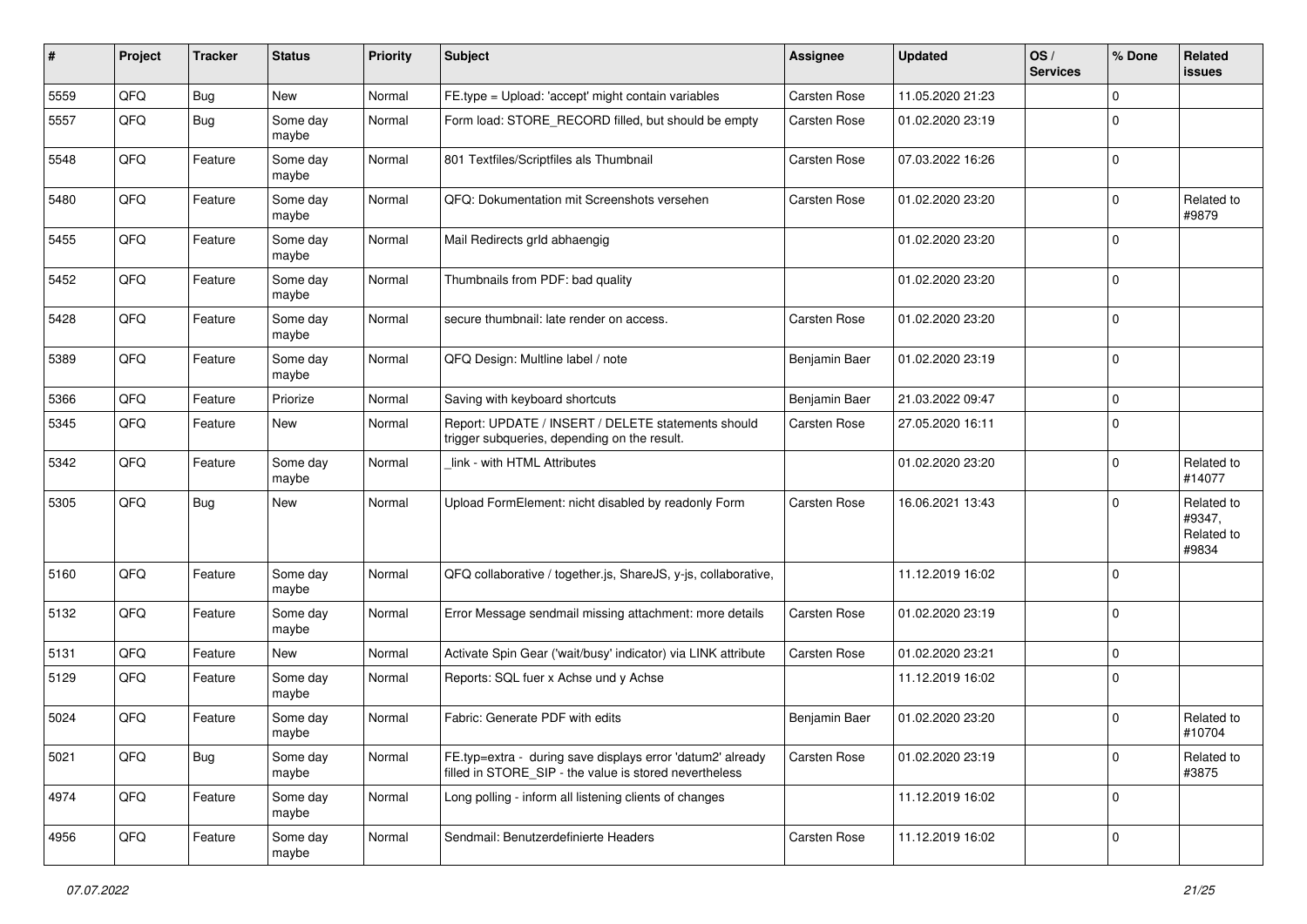| ∦    | Project | <b>Tracker</b> | <b>Status</b>     | <b>Priority</b> | <b>Subject</b>                                                                                                                                                | <b>Assignee</b>     | Updated          | OS/<br><b>Services</b> | % Done      | Related<br><b>issues</b>                       |
|------|---------|----------------|-------------------|-----------------|---------------------------------------------------------------------------------------------------------------------------------------------------------------|---------------------|------------------|------------------------|-------------|------------------------------------------------|
| 4872 | QFQ     | Feature        | Some day<br>maybe | Normal          | Fields of Typo3 page available in STORE_TYPO3                                                                                                                 | Carsten Rose        | 01.02.2020 23:19 |                        | $\Omega$    |                                                |
| 4869 | QFQ     | Feature        | Some day<br>maybe | Normal          | Dynamic Update (show, hide, readonly?, required?) for<br><b>Template Group Elements</b>                                                                       | <b>Carsten Rose</b> | 01.02.2020 23:19 |                        | $\mathbf 0$ | Related to<br>#4865                            |
| 4839 | QFQ     | Feature        | Some day<br>maybe | Normal          | qfq-handle in <head> Abschnitt</head>                                                                                                                         | <b>Carsten Rose</b> | 11.12.2019 16:02 |                        | $\mathbf 0$ |                                                |
| 4816 | QFQ     | Feature        | Some day<br>maybe | Normal          | Templates for QFQ Reports (Tables, Radios, )                                                                                                                  |                     | 01.02.2020 23:20 |                        | $\mathbf 0$ |                                                |
| 4771 | QFQ     | <b>Bug</b>     | Some day<br>maybe | Normal          | qfq: select-down-values empty after save (edit-form for<br>program administrators)                                                                            | Carsten Rose        | 01.02.2020 23:20 |                        | $\Omega$    | Related to<br>#4549, Has<br>duplicate<br>#4282 |
| 4757 | QFQ     | Feature        | Some day<br>maybe | Normal          | Test subrecord: download links ok? Links ok?                                                                                                                  | <b>Carsten Rose</b> | 01.02.2020 23:20 |                        | $\Omega$    |                                                |
| 4756 | QFQ     | <b>Bug</b>     | New               | Normal          | Form dirty even nothing changes                                                                                                                               | <b>Carsten Rose</b> | 11.12.2019 16:16 |                        | $\mathbf 0$ |                                                |
| 4719 | QFQ     | Feature        | Some day<br>maybe | Normal          | Custom Message in Client in case of 'Browser tab close,<br>modification will be lost'                                                                         |                     | 01.02.2020 23:20 |                        | $\Omega$    |                                                |
| 4659 | QFQ     | Bug            | Some day<br>maybe | Normal          | infoButtonExtra                                                                                                                                               | <b>Carsten Rose</b> | 01.02.2020 23:20 |                        | $\mathbf 0$ |                                                |
| 4652 | QFQ     | Feature        | Some day<br>maybe | Normal          | UZH CD: Weiterleitung auf benutzerdefinierte 403/404 Seite                                                                                                    | <b>Carsten Rose</b> | 01.02.2020 23:20 |                        | $\mathbf 0$ |                                                |
| 4651 | QFQ     | Bug            | Some day<br>maybe | Normal          | Loading document" Modal wird angezeigt bei uzhcd type=2<br>Ansicht                                                                                            | Carsten Rose        | 01.02.2020 23:20 |                        | $\Omega$    |                                                |
| 4650 | QFQ     | Feature        | Some day<br>maybe | Normal          | Convert html to doc/rtf                                                                                                                                       | Carsten Rose        | 01.02.2020 23:20 |                        | $\Omega$    | Related to<br>#10704                           |
| 4640 | QFQ     | Feature        | Some day<br>maybe | Normal          | Rename System Forms                                                                                                                                           |                     | 01.02.2020 23:20 |                        | $\mathbf 0$ |                                                |
| 4627 | QFQ     | Feature        | Some day<br>maybe | Normal          | dbupdate: all tables - check 'create', 'modified' if it is possible<br>to change to default 'CURRENT_TIMESTAMP' and modified<br>'ON UPDATE CURRENT_TIMESTAMP' |                     | 01.02.2020 23:20 |                        | $\mathbf 0$ |                                                |
| 4626 | QFQ     | Feature        | Some day<br>maybe | Normal          | Mobile View: 'classBody=qfq-form-right' makes no sense                                                                                                        |                     | 01.02.2020 23:20 |                        | $\Omega$    |                                                |
| 4606 | QFO     | Feature        | Some day<br>maybe | Normal          | link: qualifier to render bootstrap button                                                                                                                    | Carsten Rose        | 01.02.2020 23:19 |                        | $\Omega$    |                                                |
| 4583 | QFQ     | Bug            | Some day<br>maybe | Normal          | Dynamic Update bei TypeAhead Feldern                                                                                                                          | Carsten Rose        | 01.02.2020 23:19 |                        | $\Omega$    |                                                |
| 4551 | QFQ     | Feature        | Some day<br>maybe | Normal          | Set 'pills' via dynamicUpdate to show/hide/disabled                                                                                                           |                     | 01.02.2020 23:20 |                        | $\mathbf 0$ | Related to<br>#3752                            |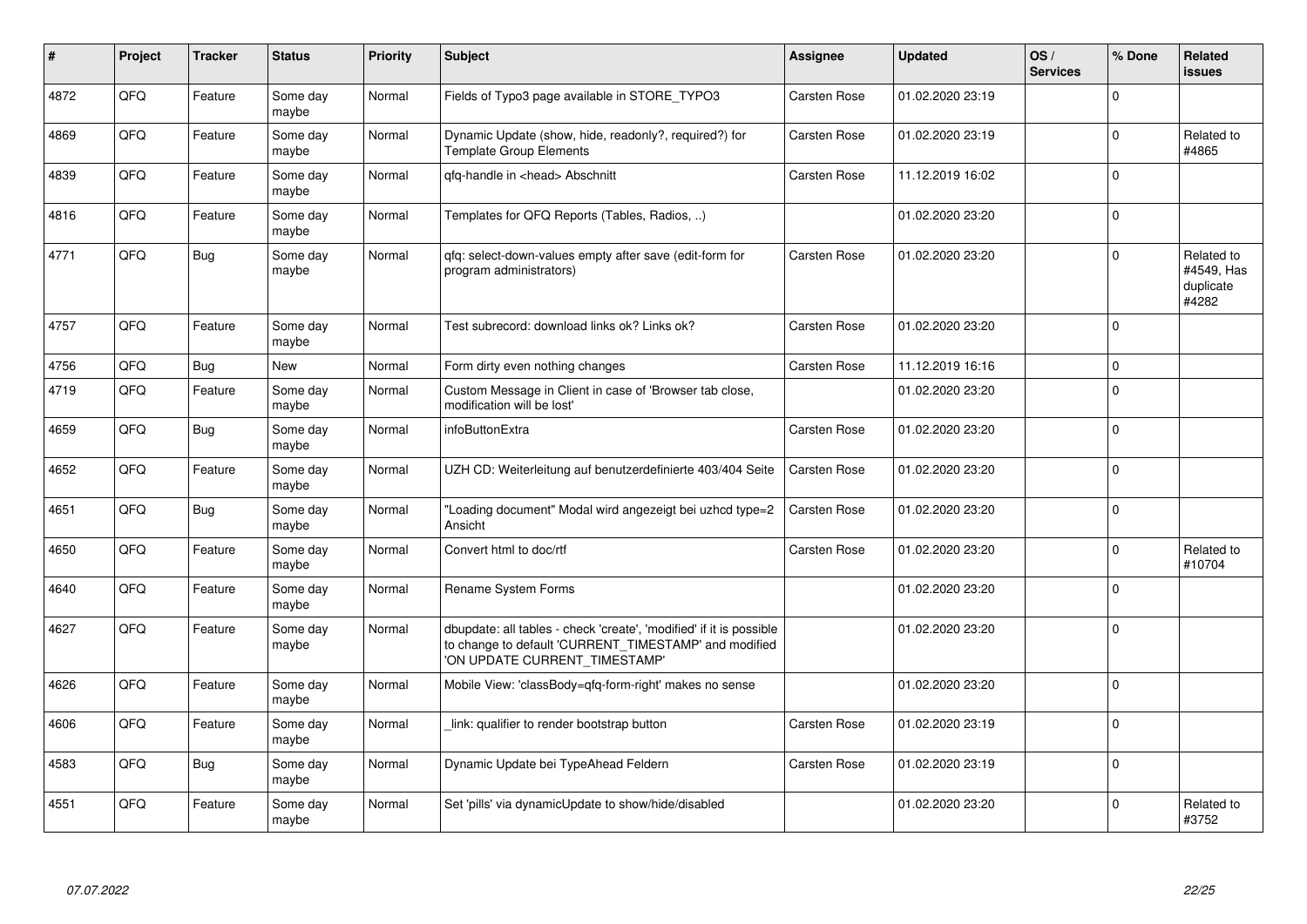| ∦    | Project | <b>Tracker</b> | <b>Status</b>     | <b>Priority</b> | <b>Subject</b>                                                                                         | Assignee            | <b>Updated</b>   | OS/<br><b>Services</b> | % Done      | Related<br>issues                           |
|------|---------|----------------|-------------------|-----------------|--------------------------------------------------------------------------------------------------------|---------------------|------------------|------------------------|-------------|---------------------------------------------|
| 4549 | QFQ     | Bug            | Some day<br>maybe | Normal          | TemplateGroups: FE.type SELECT loose selected value<br>after save                                      | <b>Carsten Rose</b> | 01.02.2020 23:20 |                        | $\Omega$    | Related to<br>#4548.<br>Related to<br>#4771 |
| 4546 | QFQ     | <b>Bug</b>     | Some day<br>maybe | Normal          | NH: SIP storage is destroyed                                                                           |                     | 01.02.2020 23:20 |                        | $\Omega$    |                                             |
| 4536 | QFQ     | Feature        | Some day<br>maybe | Normal          | FE upload: problem with delete if mutliple uploads an<br>FE.name="                                     |                     | 01.02.2020 23:20 |                        | $\mathbf 0$ |                                             |
| 4528 | QFQ     | Bug            | Some day<br>maybe | Normal          | extraButtonLock mit SQLAhead Bug                                                                       | <b>Carsten Rose</b> | 01.02.2020 23:19 |                        | $\mathbf 0$ |                                             |
| 4457 | QFQ     | Bug            | Priorize          | Normal          | typeahead: pressing return to select an item, saves the form<br>and closes the form.                   | Benjamin Baer       | 03.01.2022 08:01 |                        | 0           | Related to<br>#4398                         |
| 4454 | QFQ     | Bug            | Some day<br>maybe | Normal          | Required Elements: multiple elements in a row - whole row<br>marked if only one input is empty.        | Benjamin Baer       | 01.02.2020 23:20 |                        | $\mathbf 0$ |                                             |
| 4446 | QFQ     | Feature        | Some day<br>maybe | Normal          | New FE get same feldContainerId as last modifed FE                                                     |                     | 01.02.2020 23:20 |                        | $\mathbf 0$ |                                             |
| 4445 | QFQ     | Feature        | Some day<br>maybe | Normal          | template group: Option to simulate fieldset                                                            |                     | 28.06.2021 14:11 |                        | $\mathbf 0$ |                                             |
| 4444 | QFQ     | Feature        | Some day<br>maybe | Normal          | FE.type=upload: detect mime type                                                                       |                     | 11.12.2019 16:02 |                        | $\Omega$    | Related to<br>#4303                         |
| 4443 | QFQ     | Feature        | Some day<br>maybe | Normal          | Form: multiple secondary tables                                                                        |                     | 01.02.2020 23:20 |                        | $\mathbf 0$ |                                             |
| 4442 | QFQ     | Feature        | Some day<br>maybe | Normal          | Special Column Name: _link - new symbol G (Glyph) to<br>choose any available symbol                    |                     | 11.12.2019 16:02 |                        | $\mathbf 0$ |                                             |
| 4441 | QFQ     | Bug            | Some day<br>maybe | Normal          | \$_SERVER Vars sollten nur aus dem Store genommen<br>werden - Code entsprechend anpassen.              |                     | 11.12.2019 16:02 |                        | $\Omega$    |                                             |
| 4440 | QFQ     | Feature        | Some day<br>maybe | Normal          | Manual.rst: explain how to. expand PHP Session to 4h                                                   |                     | 11.12.2019 16:02 |                        | $\mathbf 0$ |                                             |
| 4439 | QFQ     | Feature        | Some day<br>maybe | Normal          | Log: report all actions fired by an FE Element, incl. the<br>original directive (slaveld, sqlInsert, ) |                     | 01.02.2020 23:20 |                        | $\Omega$    | Related to<br>#4432.<br>Related to<br>#5458 |
| 4435 | QFQ     | Feature        | Some day<br>maybe | Normal          | Report: striptags - specify allowed tags                                                               |                     | 01.02.2020 23:20 |                        | $\mathbf 0$ |                                             |
| 4433 | QFO     | Feature        | Some day<br>maybe | Normal          | Log when SIP will be destroyed by QFQ for any (security)<br>reason                                     |                     | 01.02.2020 23:20 |                        | $\mathbf 0$ | Related to<br>#4432,<br>Related to<br>#5458 |
| 4420 | QFQ     | Feature        | Some day<br>maybe | Normal          | Client: Local Storage - store the changes of a form, local in<br>the browser.                          | Benjamin Baer       | 11.12.2019 16:02 |                        | $\mathbf 0$ |                                             |
| 4413 | QFQ     | Feature        | New               | Normal          | fieldset: show/hidden, modeSql, dynamicUpdate                                                          | Carsten Rose        | 09.02.2022 15:19 |                        | $\pmb{0}$   |                                             |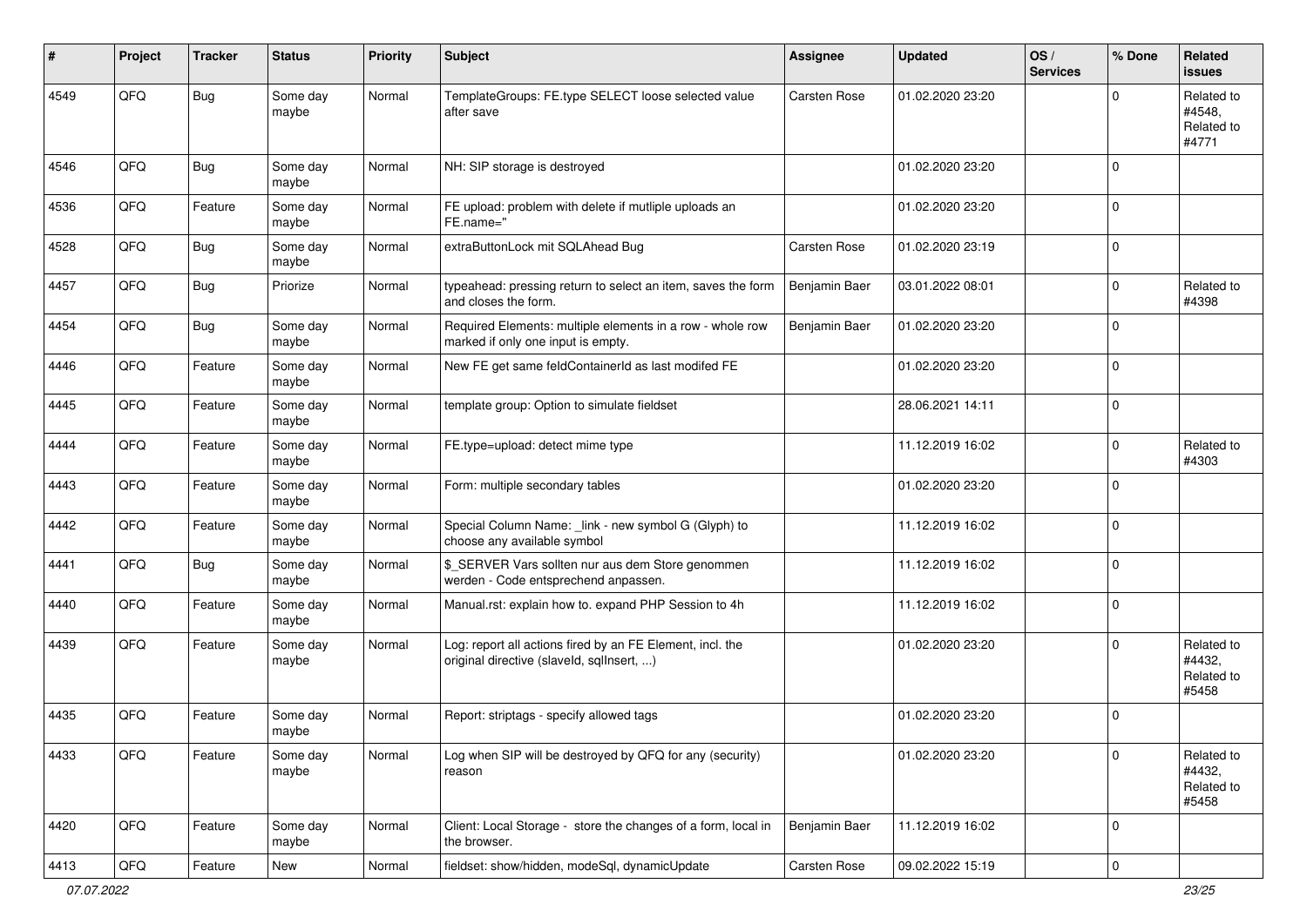| #    | Project | <b>Tracker</b> | <b>Status</b>     | <b>Priority</b> | <b>Subject</b>                                                                                                                                           | Assignee            | <b>Updated</b>   | OS/<br><b>Services</b> | % Done      | Related<br>issues                           |
|------|---------|----------------|-------------------|-----------------|----------------------------------------------------------------------------------------------------------------------------------------------------------|---------------------|------------------|------------------------|-------------|---------------------------------------------|
| 4398 | QFQ     | <b>Bug</b>     | Some day<br>maybe | Normal          | Typeahead: mouse click in a prefilled input opens a single<br>item dropdown with the current value - click on it seems to<br>set the value, not the key. | Benjamin Baer       | 01.02.2020 23:20 |                        | $\Omega$    | Related to<br>#4457                         |
| 4365 | QFQ     | Feature        | Some day<br>maybe | Normal          | Multi Language: new way of config                                                                                                                        | <b>Carsten Rose</b> | 01.02.2020 23:20 |                        | $\Omega$    |                                             |
| 4349 | QFQ     | Feature        | Some day<br>maybe | Normal          | link download: downloaded external URL to<br>deliver/concatenate - check mimetipe and handle it correctly                                                | Carsten Rose        | 11.12.2019 16:02 |                        | $\Omega$    |                                             |
| 4343 | QFQ     | Feature        | Some dav<br>maybe | Normal          | Link: Classifier to add 'attributes'                                                                                                                     | <b>Carsten Rose</b> | 01.02.2020 23:20 |                        | 0           | Related to<br>#14077                        |
| 4330 | QFQ     | Feature        | Some day<br>maybe | Normal          | Error Message: report missing {{ / }} in sqlUpdate, sqlInsert,<br>sqlDelete, sqlAfter, sqlBefore in FE action elements.                                  | <b>Carsten Rose</b> | 01.02.2020 23:20 |                        | $\Omega$    |                                             |
| 4328 | QFQ     | Bug            | Some day<br>maybe | Normal          | Error Message: Show FE name/number on problems in FE                                                                                                     | <b>Carsten Rose</b> | 01.02.2020 23:20 |                        | $\mathbf 0$ |                                             |
| 4293 | QFQ     | Bug            | Some day<br>maybe | Normal          | Download broken if token 'd:' is missing - but no error<br>message                                                                                       | <b>Carsten Rose</b> | 11.12.2019 16:03 |                        | $\mathbf 0$ | Related to<br>#7514                         |
| 4259 | QFQ     | Feature        | Some day<br>maybe | Normal          | Instant trigger a cron job                                                                                                                               | <b>Carsten Rose</b> | 11.12.2019 16:03 |                        | $\mathbf 0$ |                                             |
| 4250 | QFQ     | Feature        | <b>New</b>        | Normal          | AutoCron in QFQ via PHP                                                                                                                                  | <b>Carsten Rose</b> | 01.02.2020 23:21 |                        | $\Omega$    | Related to<br>#3292.<br>Related to<br>#3291 |
| 4197 | QFQ     | Feature        | Some day<br>maybe | Normal          | Unit Test fuer JSON Stream von QuickFormQuery.php ><br>doForm()                                                                                          | <b>Carsten Rose</b> | 11.12.2019 16:03 |                        | $\Omega$    |                                             |
| 4194 | QFQ     | Feature        | In Progress       | Normal          | Bootstrap 4 ist jetzt offiziel                                                                                                                           |                     | 03.05.2021 20:47 |                        | $\mathbf 0$ | Related to<br>#10114                        |
| 4138 | QFQ     | <b>Bug</b>     | Some day<br>maybe | Normal          | style fehlt                                                                                                                                              |                     | 11.12.2019 16:03 |                        | $\mathbf 0$ |                                             |
| 4122 | QFQ     | Bug            | Some day<br>maybe | Normal          | file: Render Mode hat keinen Effekt                                                                                                                      |                     | 11.12.2019 16:03 |                        | $\mathbf 0$ |                                             |
| 4092 | QFQ     | Bug            | Some day<br>maybe | Normal          | 1) Logging verbessern wann welches FE warum ausgefuehrt<br>wird, 2) Documentation: Best Practice Template Group                                          | Carsten Rose        | 01.02.2020 23:19 |                        | $\mathbf 0$ | Related to<br>#3504                         |
| 4082 | QFQ     | Feature        | <b>New</b>        | Normal          | Dynamic Update: modeSql - useful default                                                                                                                 | <b>Carsten Rose</b> | 01.02.2020 23:22 |                        | $\mathbf 0$ |                                             |
| 4050 | QFQ     | Feature        | New               | Normal          | sql.log: 1) FormElement ID which causes a specific action,<br>2) Result in the same row.                                                                 | <b>Carsten Rose</b> | 15.04.2020 11:35 |                        | $\Omega$    | Related to<br>#5458                         |
| 4027 | QFO     | Feature        | Some day<br>maybe | Normal          | Missing: orange 'check' / 'bullet'                                                                                                                       |                     | 11.12.2019 16:03 |                        | $\mathbf 0$ |                                             |
| 4026 | QFO     | Feature        | Some day<br>maybe | Normal          | sqlLog.sql: log number of FE.id                                                                                                                          | <b>Carsten Rose</b> | 11.12.2019 16:03 |                        | $\mathbf 0$ | Related to<br>#5458                         |
| 4023 | QFQ     | Feature        | New               | Normal          | prepared statements - FE action: salveld, sqlInsert,<br>sqlUpdate, sqlDelete, sqlBefore, sqlAfter                                                        | Carsten Rose        | 11.12.2019 16:15 |                        | $\mathbf 0$ |                                             |